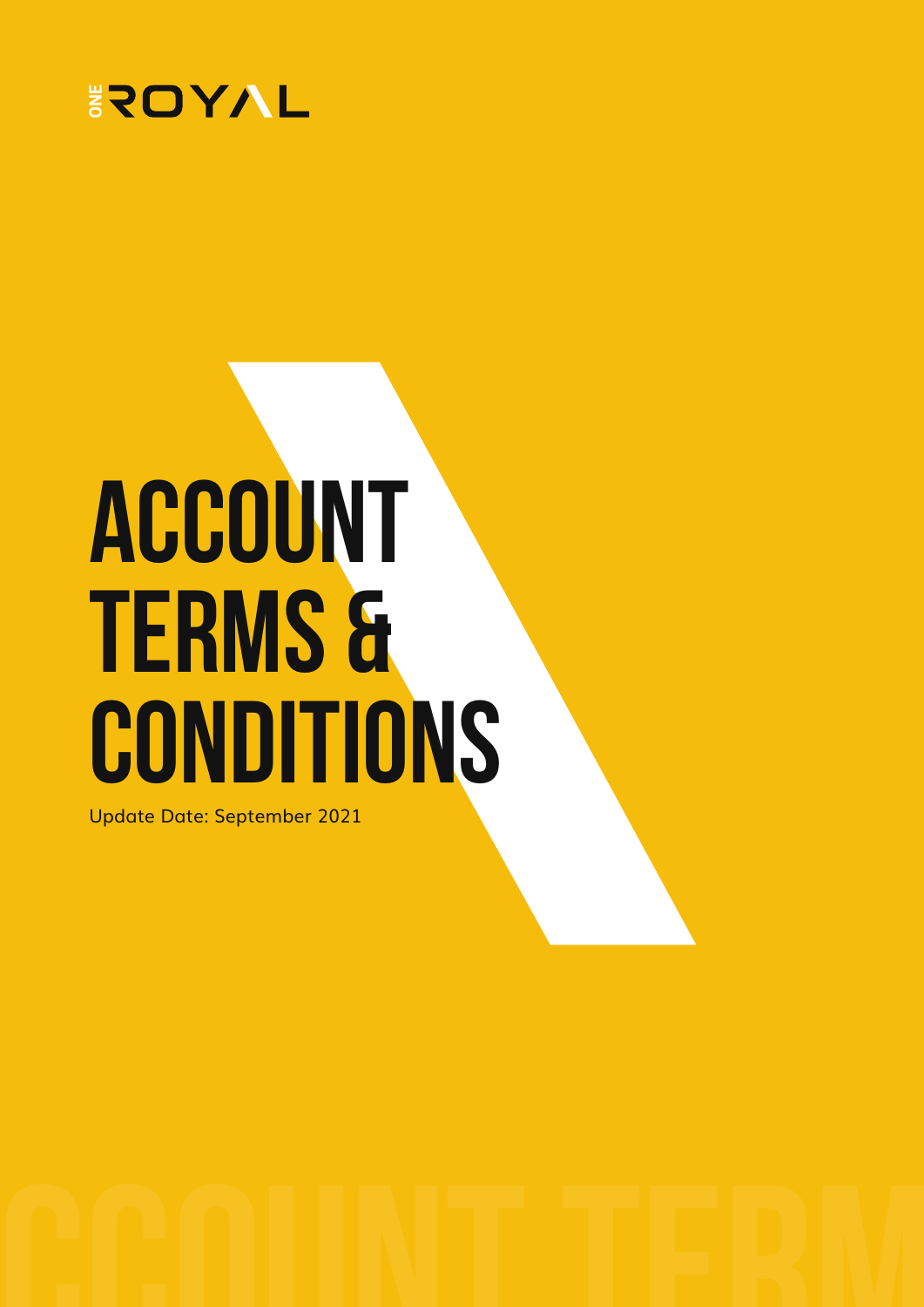

#### **1. INTRODUCTION**

This document (referred to as "Client Agreement") is part of a wider agreement between you (also referred to as "our client", "the client", "your" and "yourself") and Royal (also referred to as, "we", "us", "our" or "the Company" and sets out the terms and conditions (referred to as "Terms") governing your trading account (referred to as "Account") and all trading carried out in your Account with us.

1.1 These terms govern your Account with Royal. The particular terms which apply to you will depend on the Financial Products or financial services provided to you by Royal. All of the Financial Products or financial services are subject to the general terms in this document and to the Schedules which apply to particular financial services you may receive or particular Financial Products you may transact from time to time.

1.2 In relation to your Account, a reference to "Terms" is a reference to the terms in this document (including the Schedules) which are applicable to you, as amended from time to time.

1.3 In order to establish your Account, you will need to complete and return to Royal your completed Application Form. Royal may, in its absolute discretion, accept or decline to provide any one or more Financial Products or financial services that you have selected in your Application Form.

1.4 These Terms will apply to you in respect of your Account from the earlier of (a) the time Royal accepts your application in the Application Form in respect of a particular Financial Product or financial service; (b) the time Royal otherwise agrees to provide the Financial Product or financial service to you; or (c) the time you first place an Order in respect of a Financial Product with Royal or otherwise instruct Royal to provide the financial service to you.

1.5 You acknowledge and agree that you have read and understood all documentation provided to you by us including these Terms and any product disclosure statement (PDS) in relation to any Financial Products which you request Royal to make available to you in relation to your Account. You authorise Royal to open an Account for you.

1.6 You acknowledge that you have received, read and understood our Financial Services Guide (FSG) and PDS. Our FSG and PDS may change from time to time. A copy of the current FSG and PDS can be obtained on our website or on request.

1.7 You acknowledge that we will not provide legal, tax, financial or accounting advice to you as part of the services that we provide to you in accordance with these Terms. By these Terms we do not act in a fiduciary capacity and Royal does not owe any fiduciary obligations to you in respect of its services provided to you in connection with these Terms except as expressly stated in these Terms.

1.8 These Terms do not constitute personal financial advice, nor a recommendation or opinion that a particular Financial Product or service is appropriate for you.

1.9 A liability of Royal accrues solely to that entity. Royal is not the agent, fiduciary, joint venture or guarantor of any other person.

1.10 Royal has discretions under these Terms which can affect your Transactions. You do not have any power to direct how we exercise our discretions. When exercising our discretions, we will comply with our legal obligations. We will have regard to our policies and to managing all risks (including financial, credit and legal risks) for ourselves and all of our clients, our obligations to our counterparties, market conditions and our reputation. We will try to act reasonably in exercising our discretions, but we are not obliged to act in your best interests or to avoid or minimize a loss in your Account.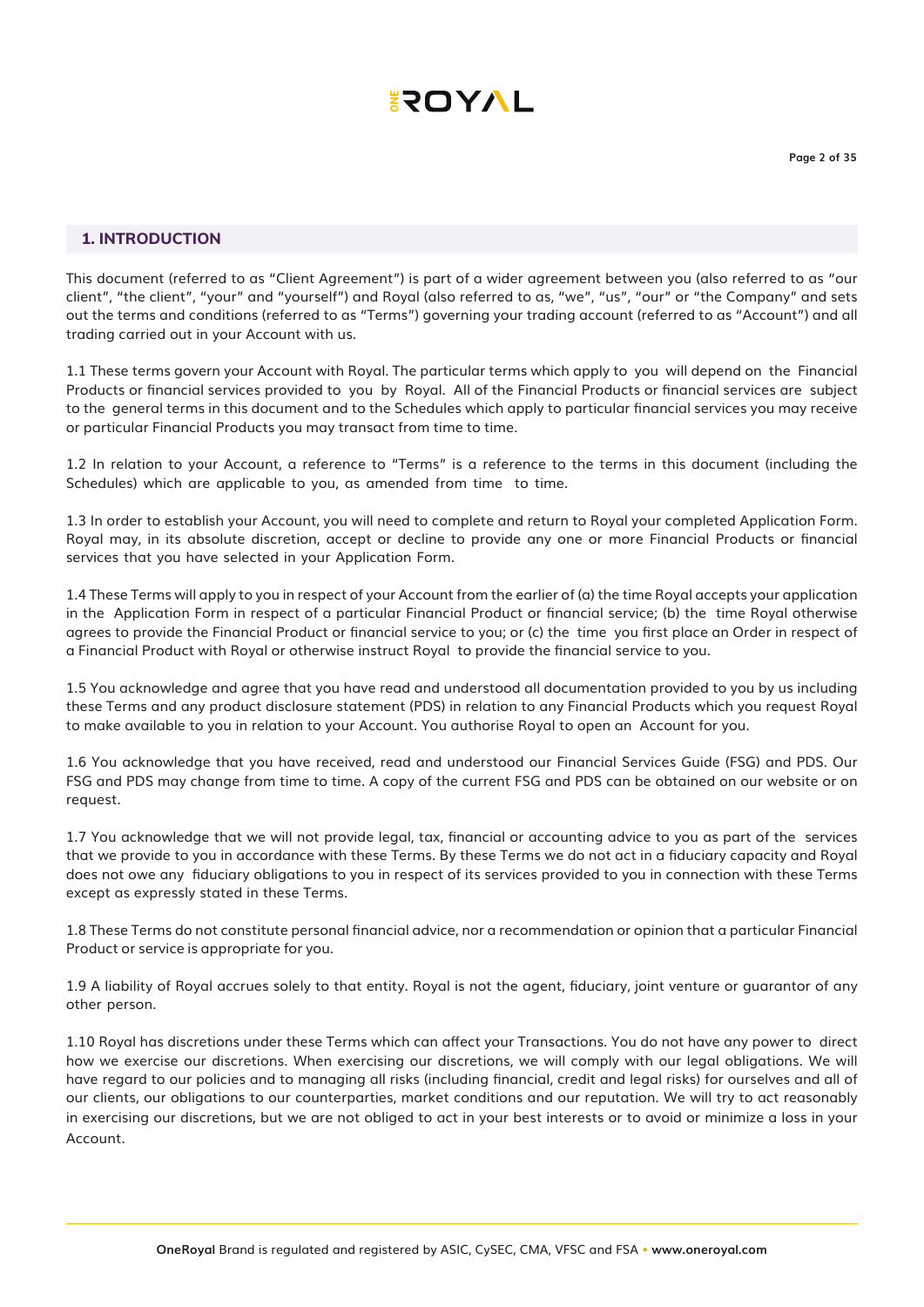#### **2. INTERPRETATION**

2.1 Unless the context otherwise requires, any expressions or phrases not otherwise defined within these Terms have the meaning given to them in the Rules relevant to the Financial Product or financial service.

2.2 In these Terms, unless otherwise indicated, the following words and expressions have the meaning set out below:

Account means an account held in your name or for your benefit with Royal including all Transactions recorded in them, for the purposes of these Terms.

Account Value means the current value of your Account which is calculated by Royal by combining:

- (a) the equivalent balance of your Account in the Trust Account;
- (b) indicative costs to Close (e.g., Transaction Fees, Finance Charges); and
- (c) the values of Transactions not yet booked (if any).

Applicable Laws means, in relation to a matter, all laws, legislation, regulation and subsidiary regulation, instruments and Orders of a regulatory authority or a court, rules and procedures of a Financial Market which apply to the relevant matter.

Application Form means the application form by which a person applies to become a Client of Royal and to open an Account. It can be in electronic form.

Authorised Person means the person (if any) described as your authorised agent in the Application Form or another person notified by you to us under clause 5.

Base Rate means the amount nominated by Royal for this term from time to time, as notified to you (including through the Online Service) or posted on its website.

Black Swan Event means an event or occurrence with reference to the Underlying Security which deviates beyond what is normally expected of a situation and that would be extremely difficult to predict and which in the opinion of Royal has a material impact on the Royal Contract.

Business Day means a weekday which is not a public holiday in the jurisdiction where the account is opened.

Claim means any or all, actual or potential claim, action, complaint, suit, cause of action, arbitration, debt due, costs, claim, entitlement, allegation, demand in respect of damages and any other benefit verdict and judgment whether both at law or in equity or arising under the provisions of any statute, award or determination whether known at the date of these Terms or not.

Client means the person who is (or persons who are) recorded as having an Account.

Close Out, Closed Out and Closing Out in relation to a Transaction means discharging or satisfying the obligations of the Client and Royal under the transaction and this includes matching up the Transaction with a Transaction of the same kind under which the Client has assumed an offsetting opposite position.

Closing Date means the date on which the Transaction is agreed to be Closed Out, or earlier, if deemed to be Closed Out in accordance with these Terms.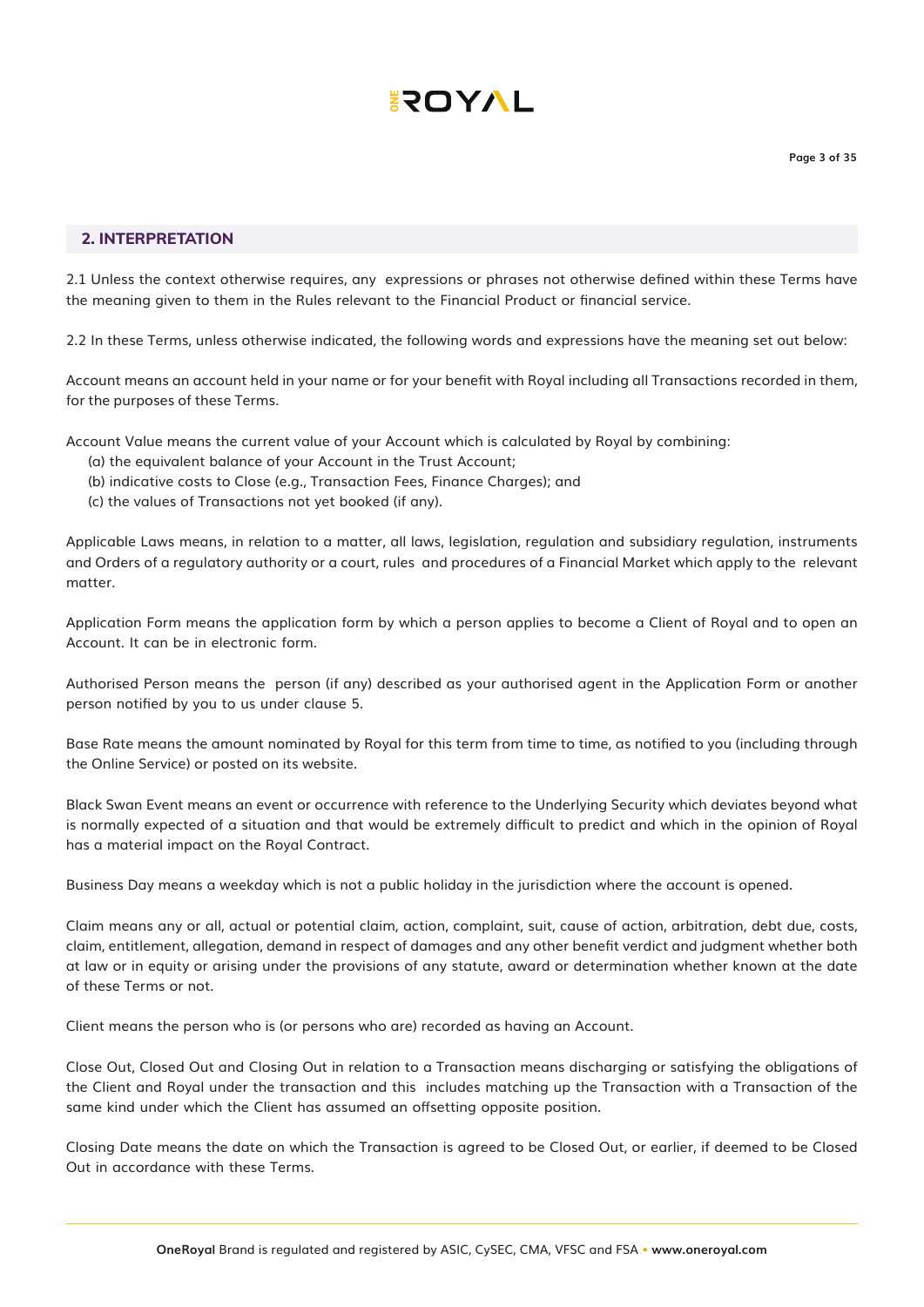

Confirmation means any confirmation of a Transaction issued by us to you and includes an electronically transmitted confirmation or a substantially continuously available account statement which contains the information which would be in a confirmation.

Contract Size means the standard volume per 1 Lot expressed either in ounces or number of contracts.

CS Facility means a clearing and settlement facility, for example, any clearing or settlement facility through which Transactions are cleared or settled).

Current Market Price means the price available to Royal from its Hedge Counterparty or as quoted on the trading platform.

Default has the meaning in clause 24.1 and, if applicable, as supplemented by a term in a Schedule.

Derivative means a financial instrument with a value that is reliant upon or derived from, an underlying financial asset, index or security. The derivative itself is a contract between two or more parties, and the derivative derives its price from fluctuations in the underlying asset.

An exchange means a marketplace where securities, commodities, derivatives and other financial instruments are traded. Exchanges give companies, governments, and other groups a platform from which to sell securities to the investing public. Finance Charge means a charge payable in accordance with clause 13.

Finance Charge Adjustment and Finance Credit Adjustment means the amount charged or credited (as applicable) to your Account by Royal for Transactions.

Finance Rate displayed as a swap long percentage or swap short percentage on the website or the Online Service means the interest rate percentage for the cost of funding the Open Position Overnight nominated by Royal for this defined term from time to time, as notified to you (including through the Online Service) or posted on its website.

Financial Product is a product offered to investors based on an underlying security or group of securities that is purchased with the expectation of earning a favorable return.

Foreign Exchange means local and foreign currencies.

Forward Purchase and similar expressions mean the purchase of a currency (or other agreed security or commodity at a Price agreed at the time of the purchase, which purchase is to be settled at a future time.

Free Margin means the value of funds that are available for opening and maintaining a position. It is calculated by Royal by subtracting from the Account Value the required Margin.

FSG is defined in clause 1.6.

Hedge Counterparty means a person with whom Royal may enter into a hedge contract to hedge Royal's exposure to Synthetic Equities or other Financial Products.

Initial Margin means the amount which you are required to pay to Royal (depending on your Financial Product or financial service), as the initial Margin Cover for any Transaction which you propose to enter into.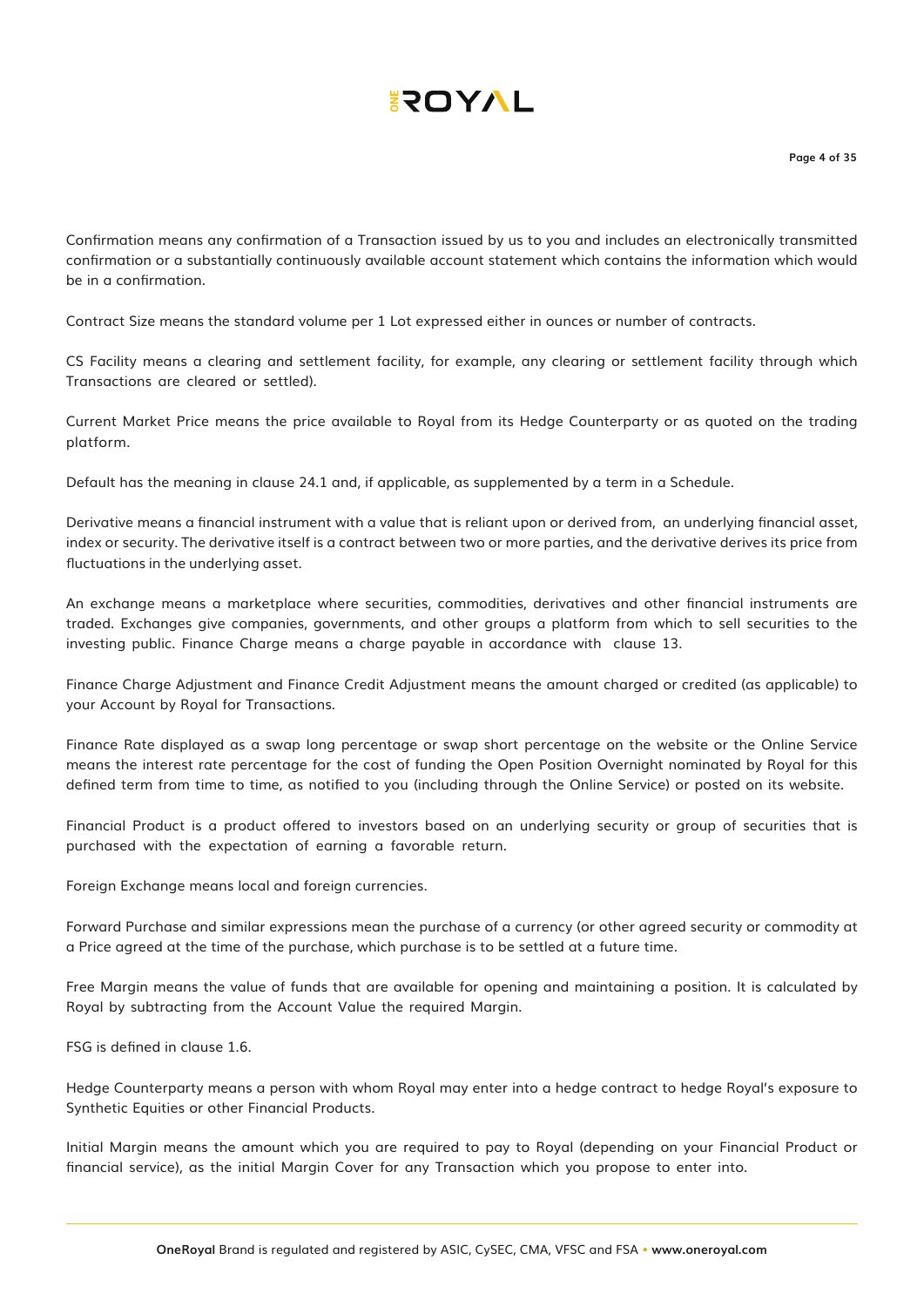Liquidation Level means the minimum Margin Cover allowable before there might be automatic Close Out of all or some of your Open Positions.

Long Party means the party to a Transaction (including a Synthetic Equity) who is treated as having notionally bought the Underlying Security (or, in the case of an index Synthetic Equity, a right in respect of payment arising from a change in the level of an index).

Loss means a damage, loss, cost, expense or liability incurred by the person concerned, however it arises and whether it is present or future, fixed or unascertained, actual or contingent.

Lot means the unit that represents the volume of a Transaction, taking into consideration the Contract Size. It can be represented as a portion of a Lot, subject to the minimum lot size, for example (0.1 of a lot ) being referred to as a mini Lot or (0.01 of a Lot ) being referred to as a micro Lot. For example, 1 Lot in EURUSD equals 100,000 EUR being the Sold Currency unit and 0.1 Lot is therefore 10,000 units of Sold Currency.

Margin means the amount of cash or other assets paid to Royal and credited to your Account as Margin.

Margin Cover means the amount of Margin available for margin trading on your Account. It is calculated by Royal by subtracting from the Account Value:

(i) the required Margin; and

(ii) a percentage of the value of Open Positions.

Online Service is defined in clause 8.1.

Open Contract has the meaning given to Open Contract and Open Position.

Open Position means, at any time, a Transaction which has not been Closed Out, or settled prior to the time agreed for settlement.

Order means any Order placed by you with us to purchase or sell or otherwise deal in Financial Products.

OTC Transaction means a Transaction which is an over- the-counter contract (in contrast with an exchange-traded contract). Overnight means continuing beyond the end of a trading day at 17:00 EST/EDT depending on whether Daylight Savings time needs to be considered

PDS is defined in clause 1.5.

Pip Value means the smallest increment by which a unit of currency changes and is quoted depending on the number of decimal places in which the currency is quoted. For example, a USD/JPY Foreign Exchange Transaction is quoted with only two decimal places.

Price means, in relation to a Transaction, the price or rate quoted by Royal as finally determined when an Order is implemented. Royal Contract means a contract for the parties to pay in cash the difference in prices/index level of securities on the Terms, whose term ontinues until the Closing Date.

Rules, in relation to a Financial Market or a CS Facility, means the operating rules, procedures, customs and usages of the of the Financial Market or CS Facility (as applicable).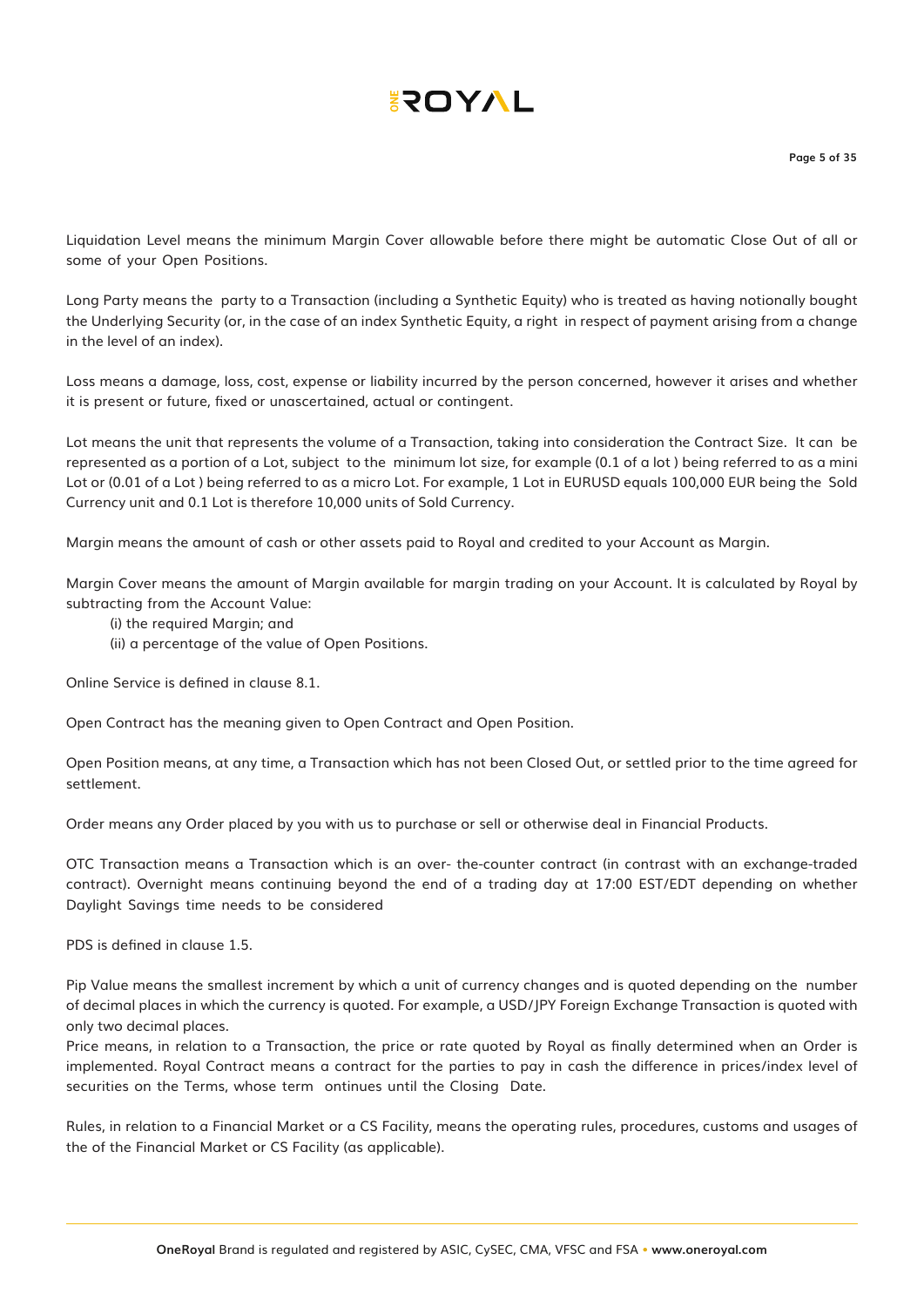

**Page 6 of 35**

Segregation or segregated means, in relation to an account or an asset, that:

(a) the party holding the assets in the account:

- (i) holds the asset separately from its own property;
- (ii) holds the account separately from its own accounts;
- (iii) does not record or deposit any assets of its own in the account;

(b) records in relation to such an asset or account must:

- (i) be kept separate from records in relation to any other account of the holding party or any Others;
- (ii) record separately the particulars associated with that asset and account;
- (iii) record separately in respect of each client particulars of the amount or property deposited in or withdrawn from the account;
- (iv) ensure that assets in the account are separately classified;
- (v) correctly record and explain dealings in relation to the assets in the account.

The account must be described as the Trust Account, the Client moneys trust account, the Clients' segregated trust account or a custody account, as the case may be.

Settlement Time means the time by which a Transaction must be settled, as set out in the Confirmation for the Transaction.

Short Party means the party to a Transaction (including a Synthetic Equity) who is treated as having notionally sold the Underlying Security.

Swap Rate means the rate nominated by Royal for this defined term from time to time, as notified to you (including through the Online Service) or posted on its website.

Synthetic Equity means a Transaction, being a Derivative, which derives its value by reference to one or more Underlying Securities and is on the Terms including the relevant Schedule.

Tax means any present or future tax, levy, impost, deduction, charge, duty, compulsory loan or withholding (together with any related interest, penalty, fine or expense in connection with any of them) levied or imposed by any Government agency, other than any imposed on overall net income.

Term Currency means, in Foreign Exchange Transactions, the foreign currency that is being sold to another party.

Terms is defined in clause 1.2 and see also clause 2.

Trading Conditions means the operating conditions for trading through the Online Service from time to time.

Transaction means any contract between you and Royal as principal:

Trading Conditions means the operating conditions for trading through the Online Service from time to time.

Transaction means any contract between you and Royal as principal:

(a) to pay, or to agree to pay, an amount calculated in respect of an Underlying Security in one currency against the settlement in the same or another currency (or other agreed Underlying Security); and

(b) in respect of which (other than in respect of Closing Out an Open Position as permitted under these Terms) you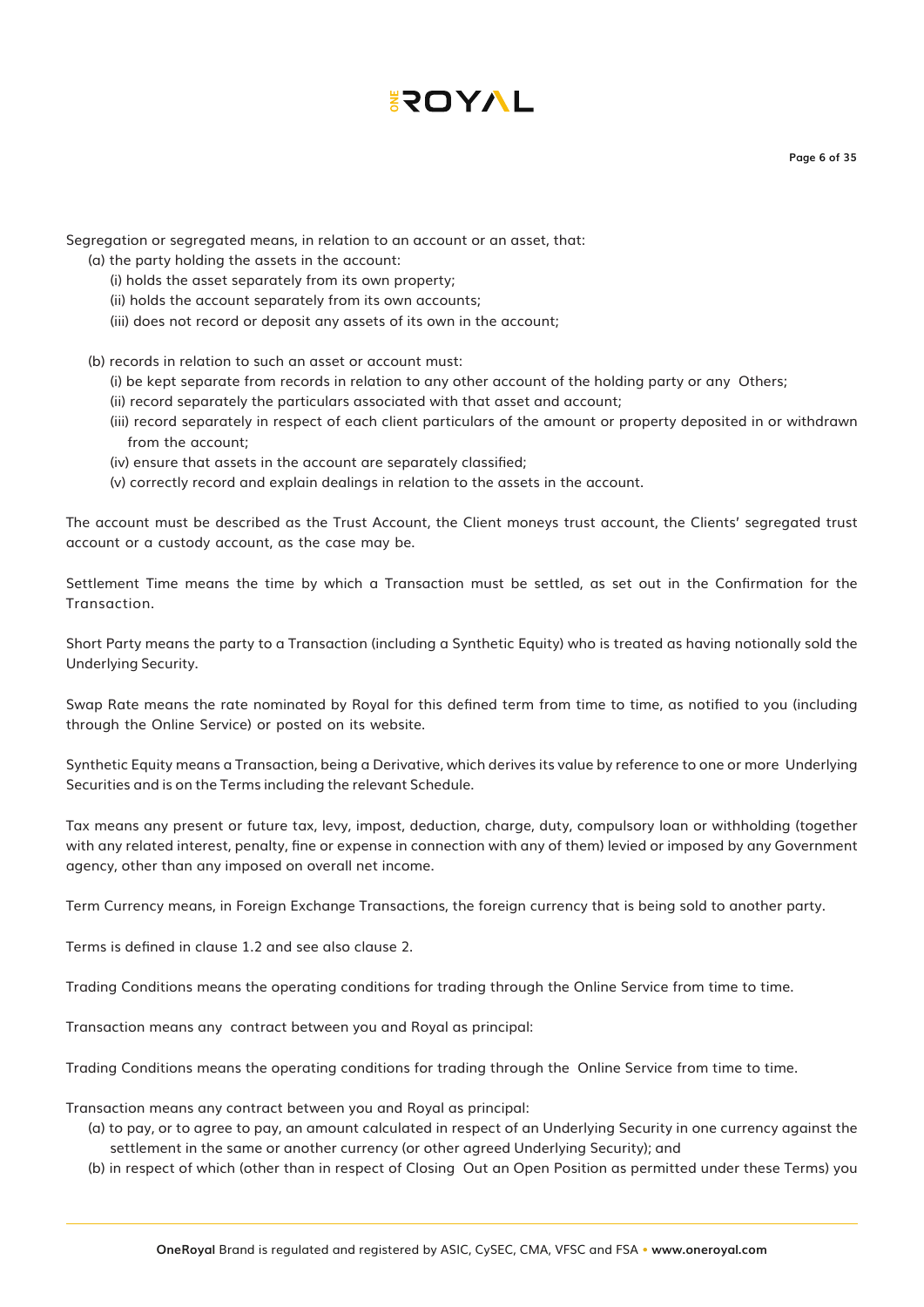- have, or you are taken to have, agreed (whether orally, electronically or in writing) to:
- (i) the specification of the Underlying Securities involved;
- (ii) the amount of Underlying Securities involved and, if applicable, the amount of the specified currency involved; (iii) the Price;
- (iv) Transaction Fee and Finance Charges; and
- (v) any other features agreed by Royal.

Transaction Fee means the fee or commission from time to time specified by Royal to be the amount payable by you to Royal in respect of each Transaction.

Underlying Security means any security, Financial Product, Foreign Exchange, commodity, index or other item (or any combination of one or more of those) the subject of a Transaction, including a value determined by reference to an index or an index multiplied by an amount of currency, in any jurisdiction, whether or not through an Exchange or other market facility. References in these Terms to an Underlying Security which is a share or other similar equity financial product also apply when the Underlying Security is different, for example, a futures contract, an exchange traded option, a currency (or pairs of currencies) (with any necessary adaptation to the particular kind of Underlying Security).

Underlying Security Price means the market price of the security, Financial Product, ForeignExchange,commodity (or other relevant thing) which is the subject of a Transaction, including a value determined by, including a value determined by reference to an index or an index multiplied by an amount of currency, in any jurisdiction, whether or not through an exchange or other market facility, in any case as calculated by Royal, having regard to the purposes of the calculation and the intent to make a reasonable determination in good faith but without having to consider the specific personal interests of any person.

Withdrawable Funds means the amount of cash which would be paid to you from the Account if requested. There are Withdrawable Funds only if your Free Margin is a positive amount. The amount of the Withdrawable Funds is the lesser of the cash balance of your Account and the Free Margin. If your Free Margin is not positive, there will be no Withdrawable Funds.

You means the Client, being the person or persons in whose name we open an Account (including any Authorised Person), following our acceptance of an application by that person or those persons.

2.3 Headings used in these Terms are used for convenience only, and do not affect interpretation. The following rules also apply in interpreting this document, except if the context makes it clear that a rule is not intended to apply.

- (a) A singular word includes the plural and vice versa.
- (b) A word which suggests one gender includes the other genders.
- (c) If a word or phrase is defined, any other grammatical form of that word or phrase has a corresponding meaning.
- (d) A reference to time is to local time of the country where the account is opened.
- (e) Anything permitted to be done by Royal in accordance with these Terms may be done in its absolute discretion, and any opinion or view required to be formed by Royal may be formed in its absolute discretion.
- (f) For the avoidance of doubt, time will continue to run on days which are not Business Days.

2.4 If a specific provision in a Schedule is inconsistent with another provision in these Terms, the specific provision prevailsover the other provision to the extent of the inconsistency.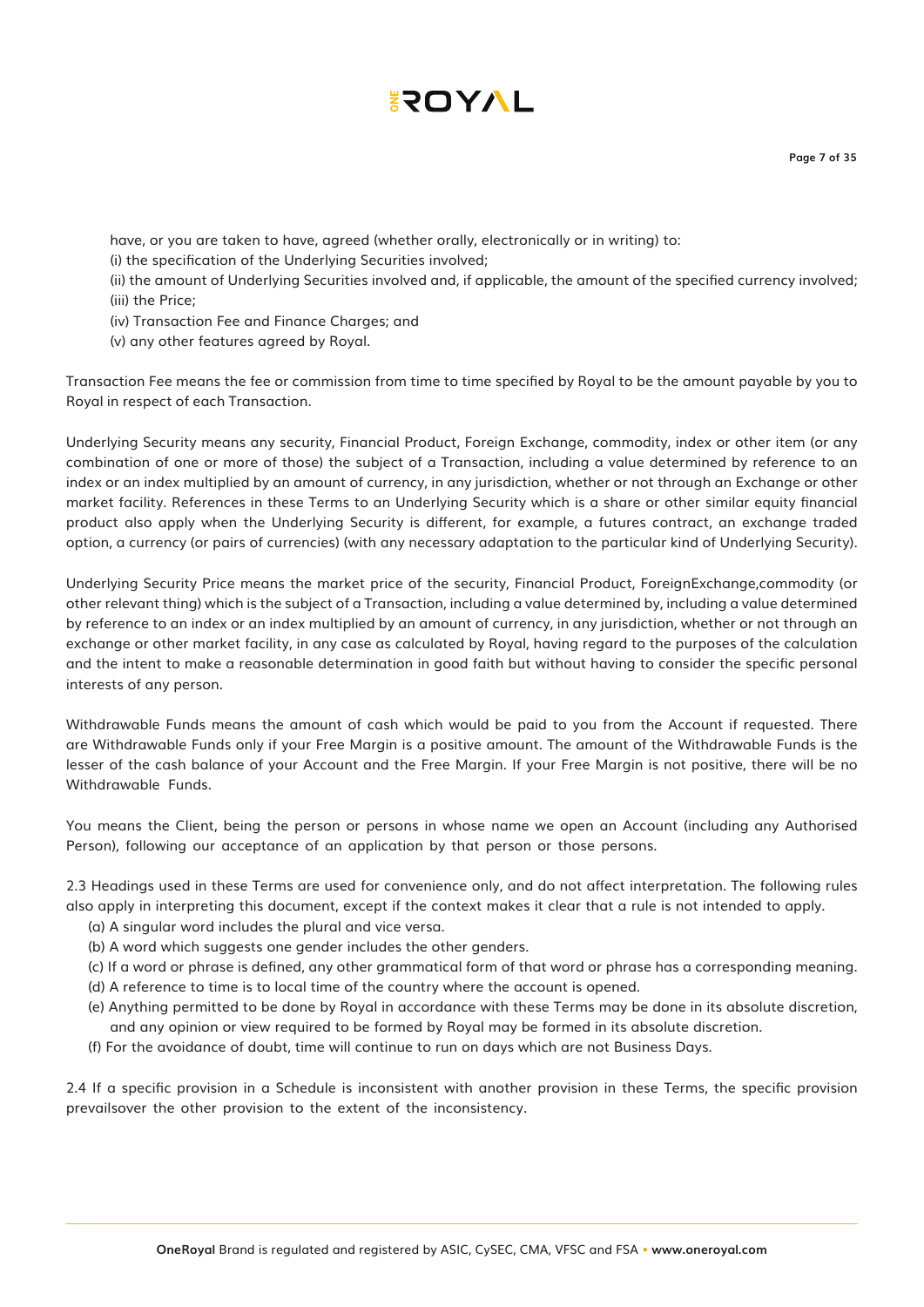## **3. ACCOUNT**

3.1 Royal will establish one or more Accounts in respect of the Financial Products or financial services it provides to you. Transactions entered into by you pursuant to these terms will be recorded in the relevant Account established by Royal for that Financial Product or financial service. Unless you have specifically requested Royal to open separate Accounts, you will be taken to have only one Account, with Transactions in respect of each Financial Product or financial service provided to you being recorded in that Account.

3.2 The calculations, reporting and administration may be performed by Royal separately for each Account, so that (without limitation):

- (a) Margin calculations may be managed and enforcement action may be taken for each Account separately; and
- (b) Royal may at any time aggregate one or more Accounts (for reporting or managing Margins or otherwise for the purposes of these Terms), even if you cannot immediately access reports for aggregated Accounts.

3.3 Royal may set off any amount owing by you (including any negative balance in one or more Accounts) against any amount Royal owes you in any other Account, without notice. Royal may choose, in its absolute discretion, which Financial Products, Transactions, cash, or account balance or other property to apply to offset the debt. For the avoidance of doubt, this right of set off (and other rights of set off under these Terms) apply in respect of rights and obligations across more than one Account. You agree that Royal may apply the set off as among one or more Accounts, before Default and on and following Default.

3.4 The Account Value may reflect any such aggregation or set off any debt or other amount owing from time to time.

3.5 All Accounts will be denominated in United Sates Dollars unless we agree with you that one or more Accounts may be denominated in a foreign currency. You may only instruct Royal to effect a Transaction denominated in another currency if you have established a relevant Account denominated in that currency. Royal will not convert any Transaction or any Account balance from one currency to another without an express instruction from you to do so.

3.6 You must maintain Margin in the currency of the relevant Account. The conversion for reporting will be at the rate determined by Royal and that rate will not represent any actual conversion or agreed rate for actual conversion.

3.7 You must maintain Margin for Foreign Exchange Transactions in the Term Currency. If you do not have Margin in the Term Currency in your Account or your Account has a negative account balance in Term Currency but you have sufficient funds in another currency (at the current market rate), Royal may allow those other funds to be used to offset the required Margin. Royal may withdraw that permission at any time, without reason or prior notice to you.

3.8 You must, whenever required by Royal and at your expense, take or defend all legal proceedings which Royal determines in its discretion is appropriate for the protection of the Account (or any part of it ) or money paid as Margin to it for itself, whether those proceedings are or might be reasonably be expected to be in the interests of Royal, or your interests, or partly both.

3.9 A Client may be comprised of two or more persons. If the Client is comprised of more than one person then the Account will be deemed to be held by the persons as joint tenants despite any actual or constructive notice to Royal of any partnership or other agreement between the persons. The joint holding will be only be deemed not to be held as joint tenants if there is a court determination that it is not held as joint tenants.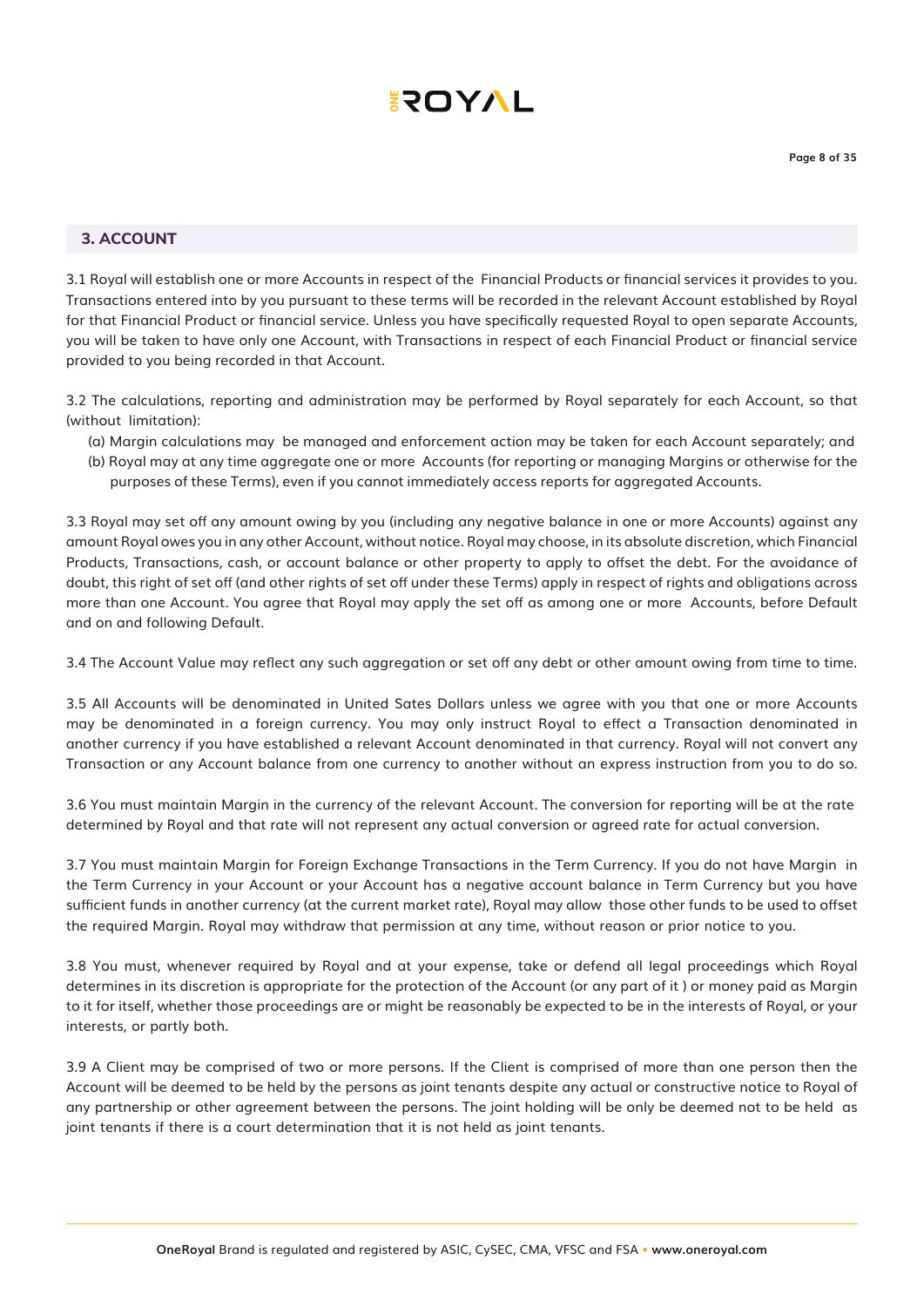

#### **4. CALCULATIONS AND VALUATIONS**

4.1 Royal may from time to time calculate and report the Account Value for an Account.

4.2 Royal may from time to time calculate and report the Withdrawable Funds for an Account.

4.3 Royal may from time to time calculate and report the Realised/Unrealised Loss and Realised/Unrealised Gain for an Account.

4.4 The current value of your Open Positions will be similarly marked to market on a continuous basis, using the Current Market Price.

4.5 Where in the reasonable opinion of Royal there has been or there is a Black Swan Event, Royal may amend or cancel the Royal Contract.

4.6 Terms and expressions used in these Terms for reporting and calculating amounts may differ from time to time from terms or expressions used in Online Services usage or desk usage or market practice. You should have regard to the statements, Confirmations, guides and dealing practices used from time to time.

4.7 If the composition or calculation of an Underlying Security is adjusted by its issuer, regulator or any other third party, Royal will make such adjustment to the Transaction at the time determined by Royal which reasonably preserves the intended economic effect of the Transaction, but without being obliged to consider your particular circumstances or any adjustments. Royal need not give notice of the adjustment. If the Underlying Security becomes subject to a takeover bid, a take-over offer, scheme of arrangement or other mechanism for change in control, then Royal may elect to Close Out the Transaction on a new Closing Date determined by Royal.

4.8 For Synthetic Equity Transactions, ordinarily the Long Party will be credited with an amount equal to the gross unfranked amount of any dividend payable to the holder of the Underlying Security (as determined by Royal) and the Short Party will be debited with an amount equal to the gross unfranked amount of any dividend payable to the holder of the Underlying Security (as determined by Royal).

#### **5. APPOINTMENT AND AUTHORISED PERSONS**

5.1 Royal may accept your authorisation of another person (Authorised Person) to give instructions and place Orders on your behalf. You must notify Royal in your Application Form or otherwise in writing of any such authorisation, setting out the full name, telephone number, fax number, email address and specimen signature of that person and any other information required by Royal to identify the Authorised Person.

5.2 Any change or revocation of such authority is only effective upon receipt by Royal of a signed written notice of change or revocation from you. If another person is later appointed an Authorised Person, the notice must include the full name, telephone number, fax number, email address and specimen signature of that person and be verified by an Authorised Person and any other information required by Royal to identify the Authorised Person and, if you are a body corporate, by a director.

5.3 You may appoint an attorney (under a power of attorney in the relevant jurisdiction) to give instructions and place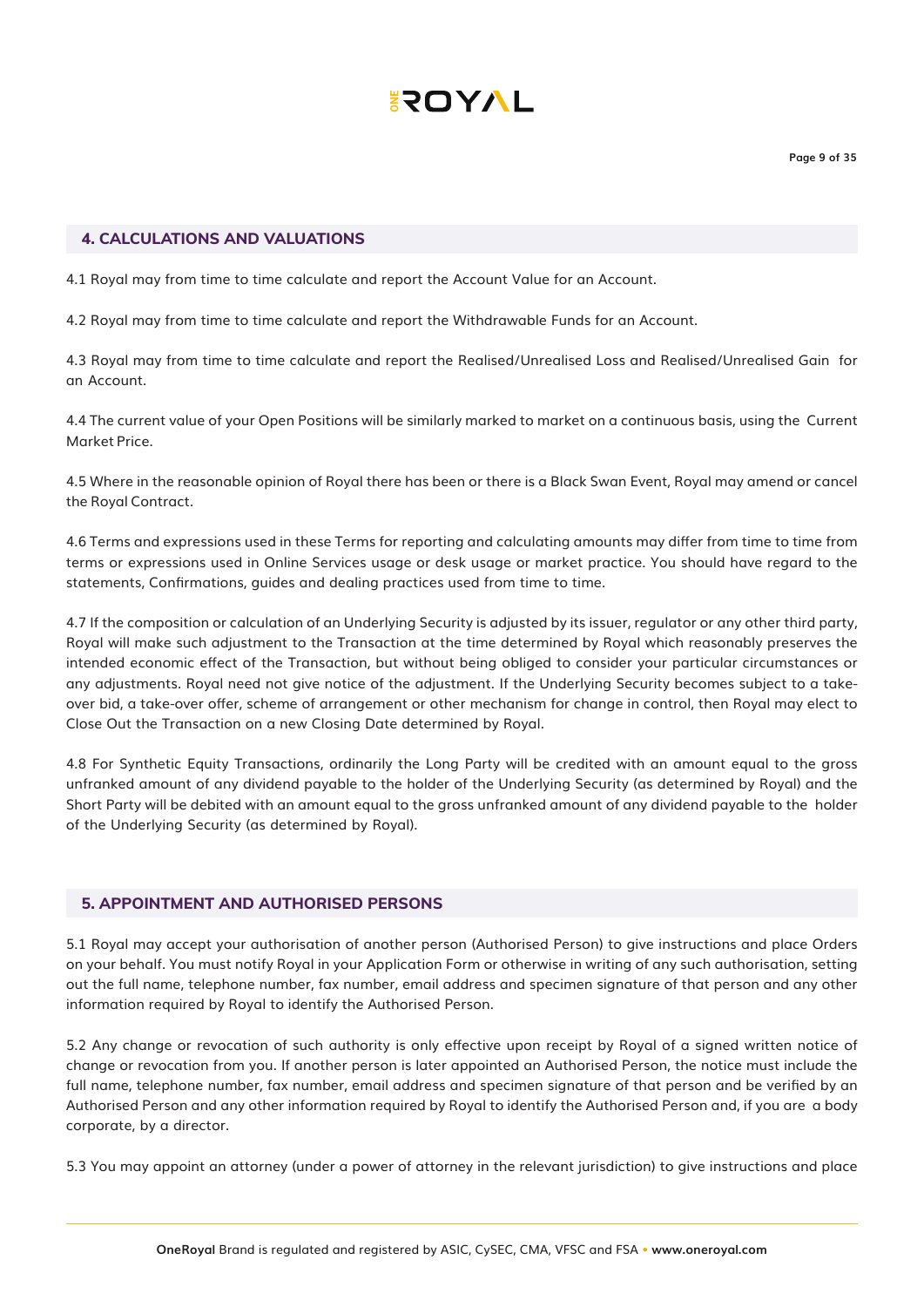

orders on your behalf or otherwise to do anything which you are entitled to do in connection with or under these Terms. You must notify Royal in writing of any such appointment setting out the attorney's details. You must provide Royal with a written power of attorney; Royal may accept or reject this power of attorney.

5.4 Royal may allow a Client which is a corporation or other legal entity to authorise a person (who is by that authorisation an Authorised Person) or an attorney to do anything which the Client is entitled to do under these Terms, including on conditions determined by Royal.

5.5 Royal may allow any other Client to authorise its Authorised Person or attorney to do anything which the Client is entitled to do under these Terms, including on conditions determined by Royal.

5.6 For the purposes of these Terms, Orders placed by, and other instructions or directions given by, an Authorised Person (or which appear to us on the face of the Orders or other instructions or directions to be placed or given by an Authorised Person) are taken to be your Orders, instructions or directions.

5.7 You are and remain solely liable and responsible for all acts and omissions of your Authorised Person notwithstanding the act or omission of the Authorised Person was:

- (a) outside their actual or ostensible authority; or
- (b) in error, fraudulent, negligent, in breach of their fiduciary duties or criminal.

5.8 You agree not to make, and you release us from any liability to you under your right to make, any Claim against us for any Loss incurred or suffered by you which arise directly or indirectly due to us relying on instructions from or other communications from or acts or omissions by your Authorised Person (including your attorney).

#### **6. ORDERS**

6.1 You may from time to time place Orders with us to enter into Transactions. Subject to these Terms, we will execute your Orders with you as principal in accordance with your instructions.

6.2 We will not be responsible for delays or errors in the transmission or execution of your instructions (except to the extent that responsibility cannot be excluded by law).

6.3 We may refuse to accept an Order and we may place a limit on any Order or place other conditions on the receipt of instructions or Orders, in our absolute discretion and for any reason. We may at any time use, add and change filters within a trading system which prevent delivery of Orders or execution of Orders. We will notify you of any refusal or limitation as soon as reasonably practicable, unless we are prevented by law or a direction from a regulatory authority from notifying you.

6.4 We may cancel or amend an Order at our absolute discretion:

- (a) if required by Applicable Laws to do so;
- (b) in the event of an error;
- (c) if Royal in its reasonable opinion suspects scalping, arbitrage, market manipulation, insider trading, fraud, deceit or any other kind of nefarious behaviour;
- (d) where in the reasonable opinion of Royal, there has been a Black Swan Event;
- (e) if we consider the cancellation appropriate, having regard to the desirability to maintain a fair and orderly market; or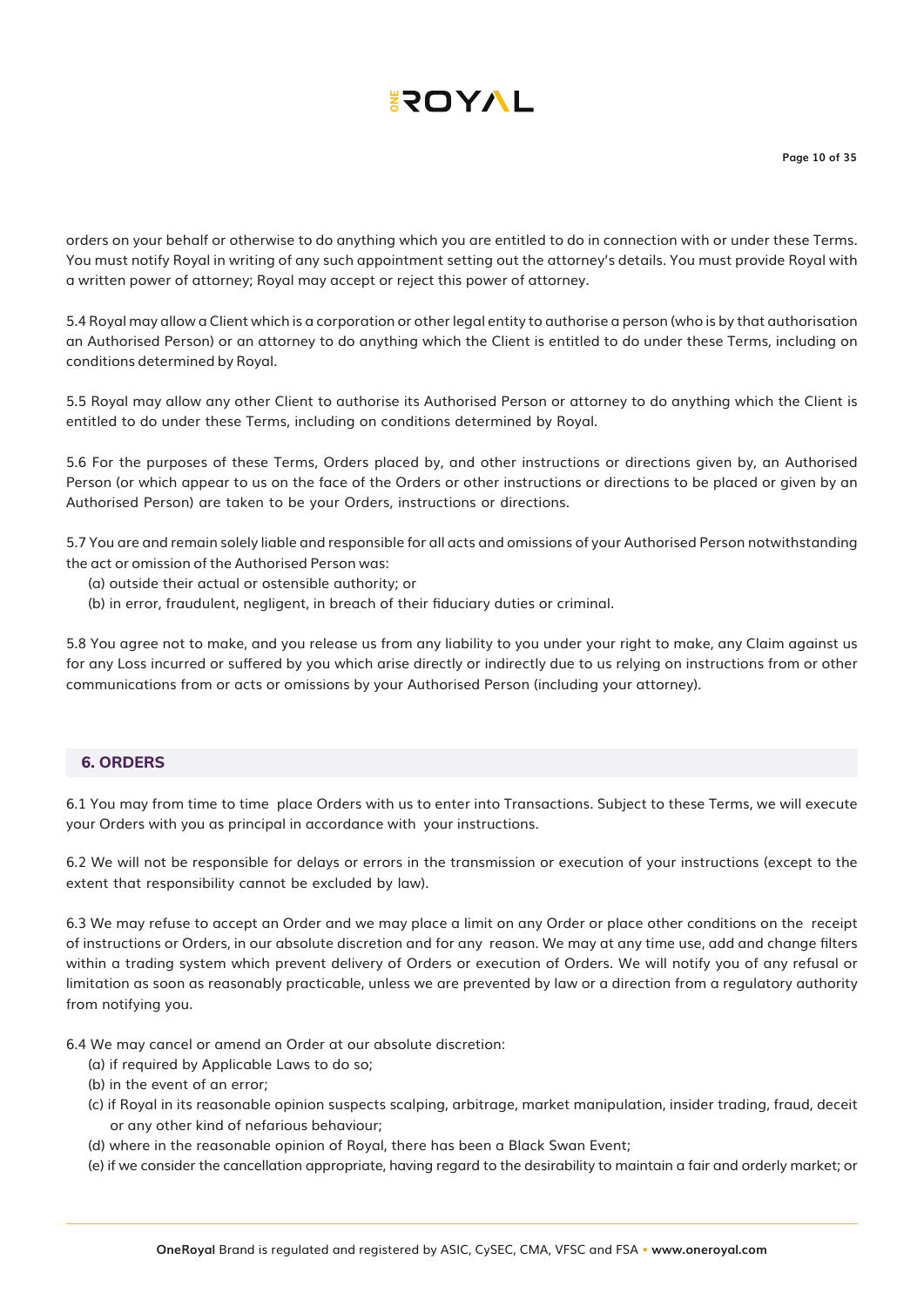(f) if the Financial Product the subject of the Transaction has been subject to a trading halt on a Financial Market and you have not reconfirmed instructions.

You acknowledge that Exchanges have a range of powers, including the power to cancel or amend a Transaction. This power can be exercised without your permission or our agreement and so may give rise to us cancelling or amending an Order due to an Exchange exercising its powers even though your Transaction issued by us is an over-the-counter Transaction with no interest in any Financial product the subject of the Transaction and even though we might not have fully or even partly hedged our Transaction with you.

6.5 We will make reasonable efforts to effect any instructions to cancel or amend Orders as quickly as possible. If, however, an Order is filled prior to a cancellation or amendment instruction being effected, you are obliged to accept the Transaction on the original terms prior to your amendment or cancellation instruction, unless the Transaction is itself cancelled or amended.

- 6.6 We may execute Orders for you even in circumstances if we or our associates:
	- (a) hold a principal position or deal in the relevant Financial Products;
	- (b) provide similar services to other persons in relation to the relevant Financial Products;
	- (c) have material price sensitive information relating to the relevant Financial Products if the individuals processing your Order are prevented from knowing or taking into account such information (including, but not limited to, by reason of procedures known as "Chinese walls"); or
	- (d) have a potential conflict of interest or duties including, for example, a conflict of interest of which you are not aware and which we are unable to disclose to you.

6.7 Notwithstanding any rule of law or equity to the contrary, Royal is not disqualified from contracting with any person and no contract, transaction or arrangement in which Royal is in any way interested is avoided or rendered voidable by virtue of your agreement with us. Royal is not liable to account to you for any profit realized by any such contract, transaction or arrangement in connection with these Terms or a Transaction. Royal is not required to make any disclosure to you concerning any such contract, transaction or arrangement.

6.8 You are aware of and acknowledge the right of Royal and its related bodies corporate, directors and employees, either on their own account or on behalf of other clients or persons, to deal in any Transaction or take the opposite position to you in Transactions, if permitted.

6.9 You acknowledge that we do not operate any discretionary accounts and we will, unless otherwise expressly provided by these Terms, only act on your instructions (including those given by your Authorised Person).

6.10 Unless otherwise specified in these Terms, all Orders will remain open until either cancelled by you or purged by the Online Service. Once an Order has partially traded, only the remaining volume can be cancelled, and you remain liable for the volume traded. We do not accept responsibility for reinstating lapsed Orders or for contacting you to seek new instructions.

6.11 If a security code or identifier changes, you are responsible for replacing all live and contingent Order codes with the new relevant security code or identifier. We will not be responsible for any live or contingent Orders with the incorrect security code or identifier.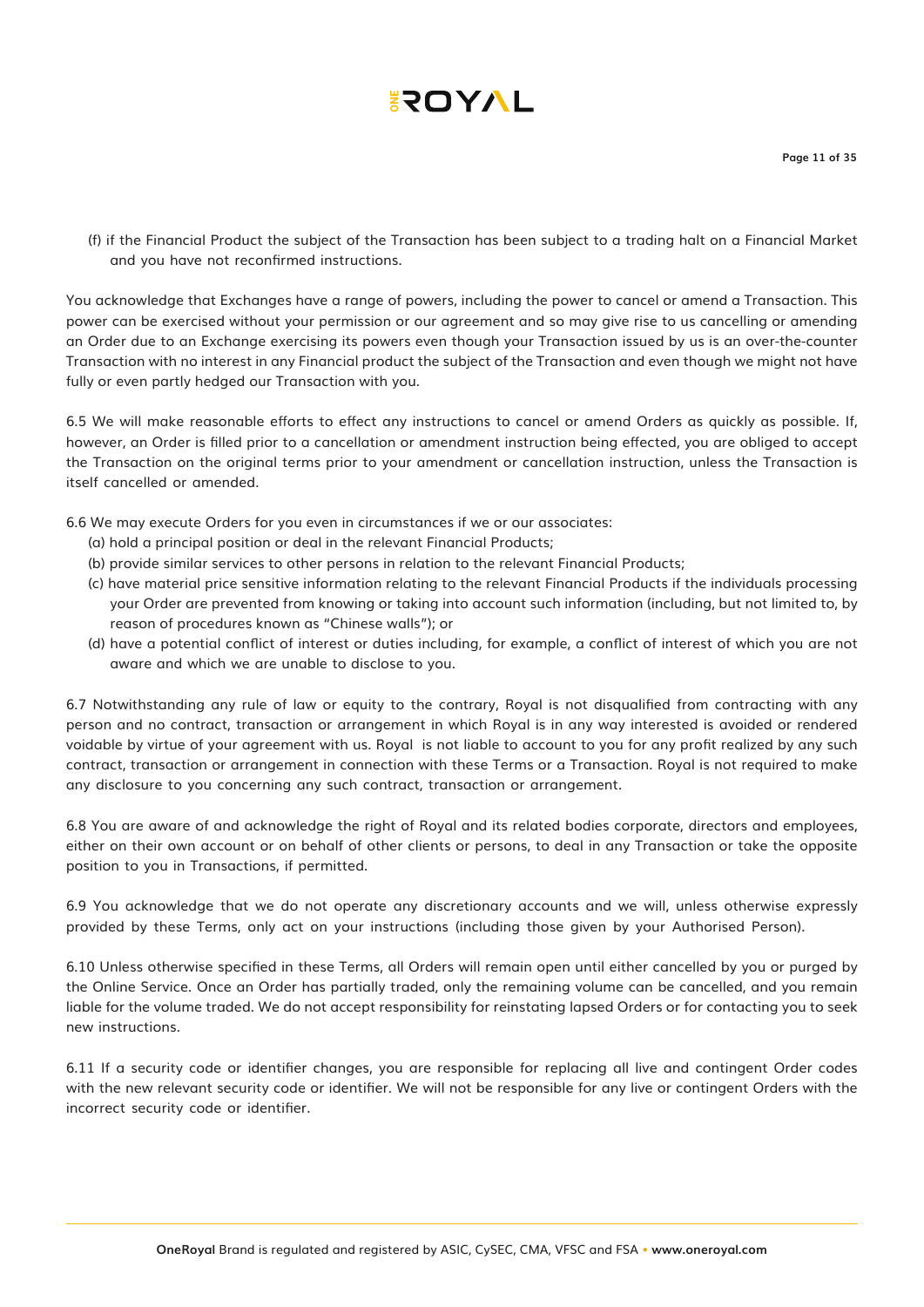## **AYOT!**

6.12 You must not instruct us to submit an Order to enter into a Transaction which would breach or cause us or any other person to breach or any other Applicable Laws including, without limitation, any law or regulation in relation to:

(a) market manipulation, false trading, market rigging, fictitious transactions, wash trading or matching of Orders; (b) insider trading;

(c) short selling;

- (d) creating a disorderly market or otherwise prejudicing the integrity or deficiency of the market; or
- (e) misleading or deceptive conduct.

6.13 Your instructions to Royal to enter into a Transaction, your Order to Royal to enter into the Transaction and the Transaction remains valid and enforceable against you, without affecting your other liability to Royal even if you (or your Authorised Person) are not authorised by your own rules such as a corporate or trust constitution or an investment management agreement).

#### **7. ALLOCATION POLICY**

7.1 Royal will deal fairly and in due sequence with all client Orders having regard to fair Market practices.

7.2 To the extent that it is reasonably practicable to do so, Royal will allocate all Transactions (including Transactions effected pursuant to Orders placed on Royal's own account) in the sequence in which Royal receives those Orders, subject to filters and compliance review and to any delay or technical faults connected with or arising through the use of the Online Service, an Exchange System or any other delay that is outside the control of Royal.

#### **8. ONLINE SERVICES**

8.1 This clause contains provisions which, in addition to the other Terms, govern the use of any online or other electronic trading or any information service we provide or make available to you (including, without limitation, all software and communication links) under which you may:

- (a) place your Orders or transmit other instructions to Royal or other persons;
- (b) enquire as to the availability or pricing or value of one or more Financial Products;
- (c) receive market data and other information in relation to one or more Financial Products; or
- (d) receive Confirmation, Account balances or other information in connection with your Account or Transactions. In these Terms, we refer to such a service as an Online Service.

8.2 An Online Service may be a proprietary service provided by Royal, or a service provided to you by a third party pursuant to an arrangement with Royal (for example, by an Exchange or by a Hedge Counterparty). To the extent that the Online Service is provided to you by Royal, we grant you a non-exclusive and non-transferable license to use the Online Service subject to these Terms.

8.3 Royal may refuse to accept or place any Order in its absolute discretion without having to provide a reason.

8.4 Royal will not be responsible for confirming the receipt of instructions or verifying the authenticity of your instructions.

8.5 Royal has no obligation to resubmit Orders purged from any Online Service.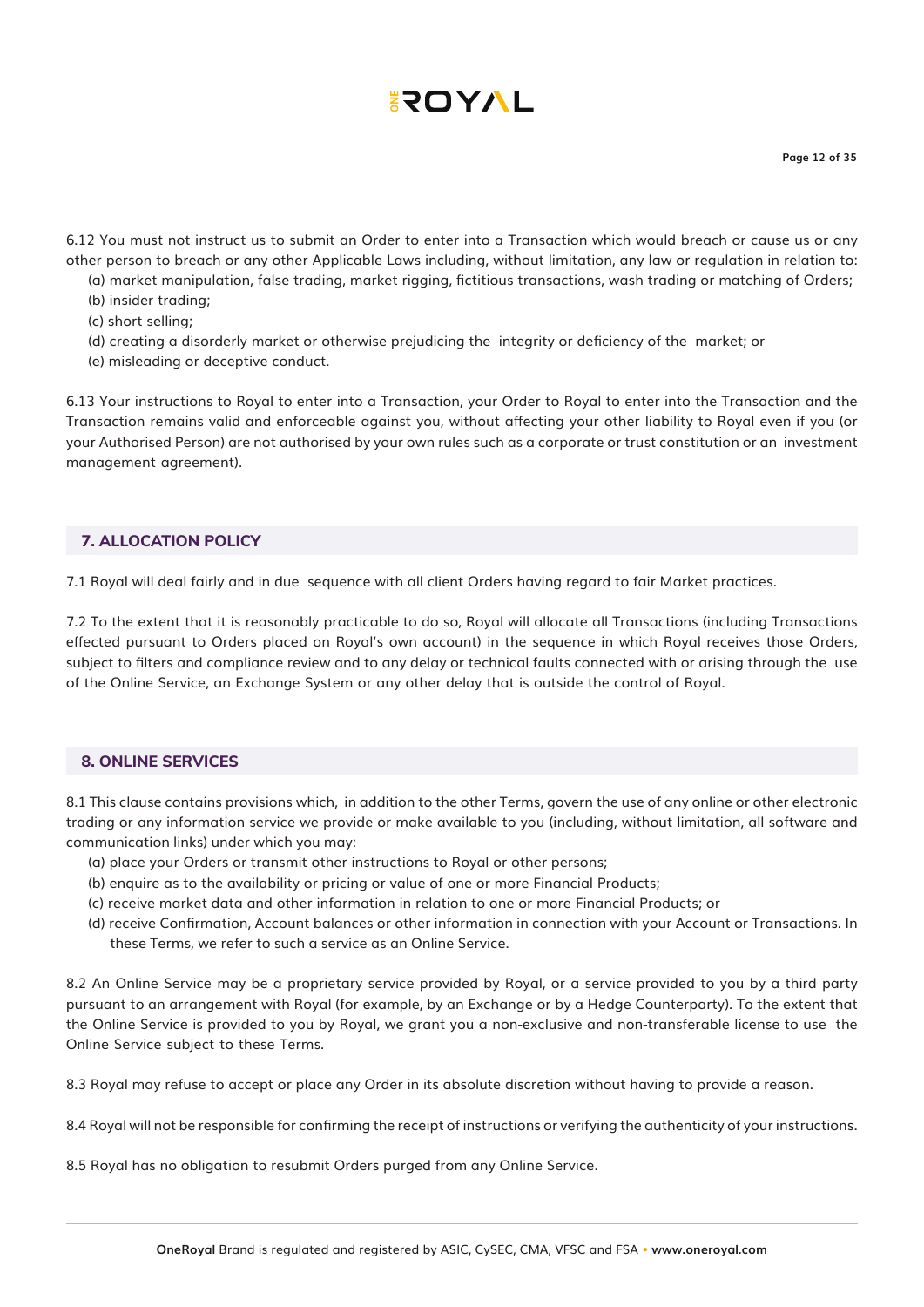#### 8.6 You agree that:

- (a) you must not use the Online Service (or permit or procure any other person including any Authorised Person to use the Online Service) until the Security Information has been provided by us;
- (b) the Security Information is confidential;
- (c) you are responsible for maintaining the confidentiality and use of that Security Information at all times and must procure that any Authorised Person maintains the confidentiality of the Security Information;
- (d) you will not permit, consent or allow any person (other than any Authorised Person in its capacity as your agent) to use the Security Information or to access or use the Online Service using that Security Information;
- (e) you will not provide, disclose or make available the Security Information to any person (other than an Authorised Person in its capacity as your agent); and
- (f) you must notify us immediately upon becoming aware of any unauthorised use of the Security Information or the Online Service.

#### 8.7 You acknowledge and agree that:

- (a) you are only permitted to access and use the Online Service, using the Security Information;
- (b) we are entitled to rely on all instructions given by, on behalf of, or apparently on your behalf, using the Security Information; despite any other provision of these Terms, we are not liable for any Loss caused by us acting on instructions or other communications using the Security Information;
- (c) there may be delays in the processing, execution, amendment or cancellation of an Order entered through the Online Service and:
	- (i) an Order may be wholly or partly filled before an instruction for its amendment or cancellation is processed; (ii) you remain liable to settle the original Order, until any relevant amendment or cancellation is effected; and
	- (iii) without limiting clause 23, Royal will not be liable for any Loss incurred by you arising from any delay in the dissemination of market information or the processing of any Order or instruction to amend or cancel an Order;
- (d) the execution of an Order placed through the Online Service may be delayed by filters or other electronic features of the electronic system;
- (e) we are not responsible for the processing, execution or cancellation of any Orders submitted through the Online Service, regardless of who enters such Orders and regardless of whether or not there is an error in the Order entry or for any delays;
- (f) any Online Service is provided on an "as is" basis and, except as required by law, we make no representations or warranties express or implied with respect to the Online Service;
- (g) the speed of information provided through the Online Service is subject to a number of factors including, but not limited to, the speed of the user's internet connection, the user's settings, the number of concurrent users accessing the Online Service and the volume of information being received and sent by the Online Service;
- (h) there are significant risks in trading through the Online Service because it is serviced by means of computer and telecommunications systems, even if generally accepted industry standards and practices are followed;
- (i) the features, components or terms of use of an Online Service may be changed by us or the provider of the Online Service without requiring an amendment to these Terms;
- (j) you are responsible for providing and maintaining the communications equipment and telephone or alternative services required for accessing and using the Online Service and for any communication service fees and charges incurred by you in accessing and using the Online Service;
- (k) you are responsible for ensuring you have in place alternative arrangements for the execution of Orders or other services available through the Online Service, if the Online Service or any aspect of it ceases to be available or subject to failure (including, for example, arrangements for the use of telephone or facsimile);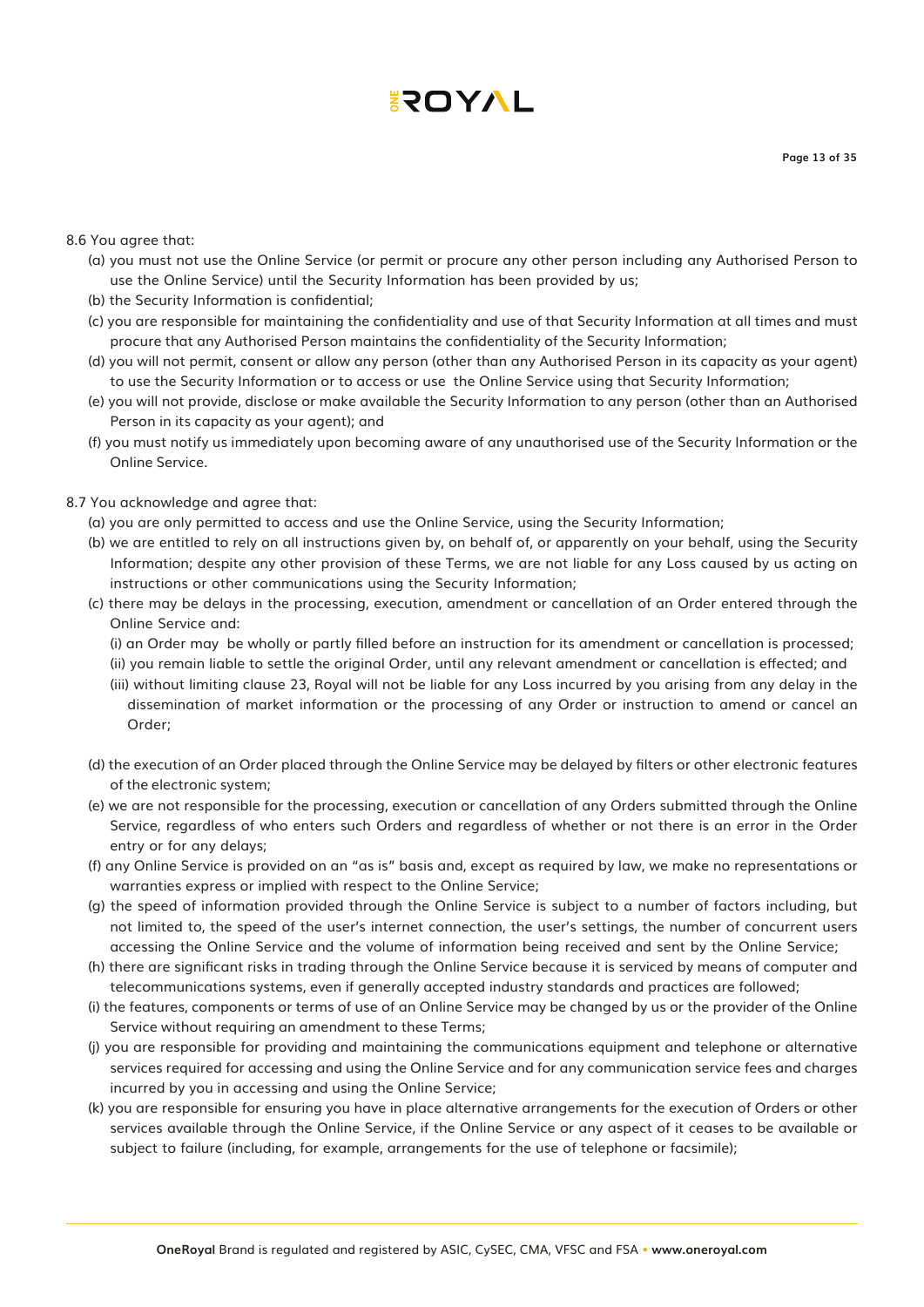

(l) you must notify us immediately if you become aware of any inaccurate information being transmitted through the Online Service including, for example, inaccurate content as to Orders, Transactions or Account balances; and (m) you must only use the Online Service for your own internal business and investment purposes.

8.8 You also agree to be bound by any terms and conditions of access and use which we or any third-party provider of an Online Service may specify and notify to you, from time to time.

8.9 You are responsible for reading, understanding and complying with the details of the operational aspects of the Online Service. It is important that you read and understand any user manuals and operational procedures or rules relating to the relevant Online Service and which are made available either by Royal or the provider of the Online Service. Further information on how to use and understand the Online Service can be obtained on our website or through the Online Service (as applicable).

8.10 Either you or your Authorised Person may place Orders with us using the Online Service. You authorise each person who is an Authorised Person from time to time to enter Orders using the Online Service in accordance with this document as your agent. You must provide us on request with a list of your Authorised Persons (containing their names and contact details) and any changes to the list.

8.11 You and each Authorised Person must satisfy any requirements (including without limitation requirements as to knowledge, training, testing, procedures and controls) notified by us to you from time to time and you are solely responsible for ensuring that an Authorised Person satisfies these requirements.

8.12 You are responsible for the consequences of any unauthorised disclosure or use of the Security Information, and for any actions or omissions by an Authorised Person.

8.13 We (or any third party providing the Online Service) may suspend, terminate or impose conditions on the use by you or any Authorised Person of the Online Service at any time without notice to you.

8.14 If you are uncertain as to whether your Order has been received, you must make all reasonable attempts to verify whether the Order has been received, approved and effected prior to taking further action. You agree to issue specific cancellation or amendment instructions with respect to an existing Order and not to attempt to effect changes by placing a second or duplicate Order. You will be solely responsible and liable for any duplicate instruction that you place.

8.15 You agree not to contest the validity or enforceability of any electronic communications between yourself (including your Authorised Person) and Royal.

8.16 If a failure, interruption or malfunction of electronic communication between the parties prevents an Order from being placed, cancelled or amended then, without limiting clause 23, neither party is liable to the other party for any Loss caused then by that failure, interruption or malfunction.

8.17 You acknowledge that all market data and information in relation to trading, volumes and pricing for a Financial Market provided through any Online Service may be proprietary information of the relevant Exchange or Financial Market or another person and any display, dissemination or other use of that information may be subject to restrictions imposed by the Financial Market or other person. You are responsible for complying with any such restrictions.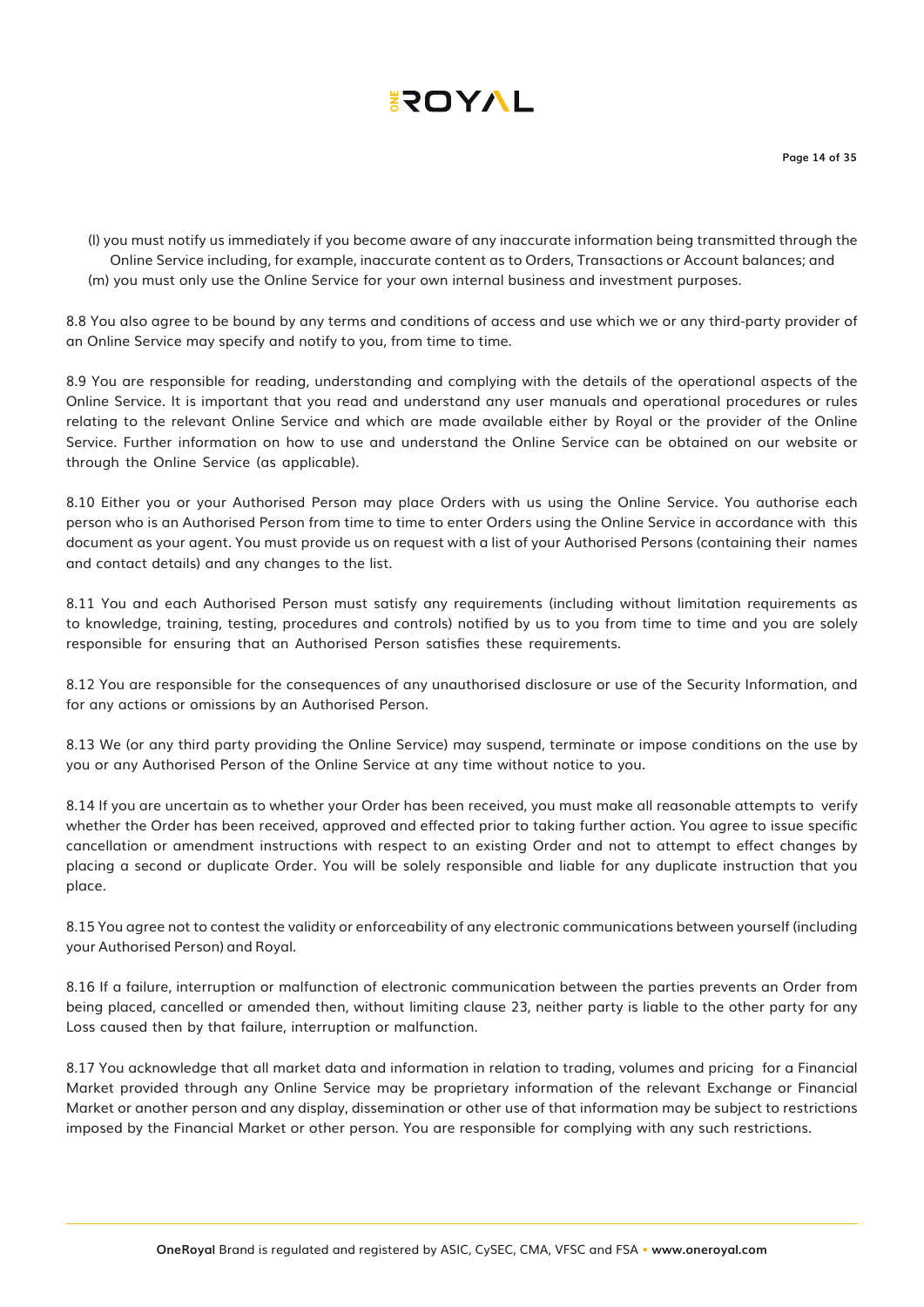

#### **9. CONFIRMATIONS**

9.1 We will, if required by Applicable Laws, give you a confirmation (Confirmation) in respect of each Transaction which Royal enters into with you. You consent to receiving Confirmation by electronic means including, for example, through any Online Service. If our service provides conditions by accessing a substantially continuously available service, you consent to your Confirmation being available by those means instead of being sent to you.

9.2 You can agree with us, if permitted by Applicable Laws, not to give you a Confirmation or to provide Confirmations to an address or person nominated by you.

9.3 Each Confirmation given by us is subject to the Applicable Laws and the correction of errors and omissions. Royal may, at any time, reissue a Confirmation in order to correct any errors or omissions.

9.4 You are responsible for promptly checking each Confirmation. You must immediately notify us if you become aware that there is an error in the Confirmation. We are entitled to assume that the Confirmation is correct unless you notify us of any error within 48 hours following us (or someone on our behalf) giving you the Confirmation or the Confirmation (or its equivalent) becoming available to you.

#### **10. CLIENT ACKNOWLEDGMENTS**

10.1 You, the Client, acknowledge and confirm to Royal for Royal's benefit in relying on the following:

- (a) you (or, if a corporate entity, the directors who apply to be bound by these Terms) have read and understood all documentation provided to you by us including these Terms and any Product Disclosure Statement (PDS) in relation to any Financial Products which you request Royal to make available to you in relation to your Account;
- (b) you have received, read and understood our Financial Services Guide (FSG);
- (c) all dealings in Financial Products and the performance by us of our obligations under these Terms are subject to Applicable Laws;
- (d) Royal relies on your representation that at all times you will be able to make payments and fulfill all commitments on your part arising under these Terms and under the conditions applicable to dealings between you and Royal;
- (e) that trading in Transactions incurs a risk of loss as well as a potential for profit;
- (f) we will not provide legal, tax, financial or accounting advice to you as part of the services that we provide to you;
- (g) by these Terms (including any Transaction made under it ) we do not act in a fiduciary capacity in relation to you and Royal does not owe any fiduciary obligations to you in respect of its services provided to you in connection with these Terms;
- (h) the Client will provide to Royal on request such information regarding its financial and business affairs and identity, as Royal mayreasonably require;
- (i) that all Orders to be placed and all trading to be conducted under these Terms must be lawful;
- (j) in executing and complying with these Terms, the Client will not infringe any provisions of any other document or agreement to which the Client is a party;
- (k) the Client will take all reasonable steps to obtain and to communicate to Royal all information, and will deliver or cause to be delivered to Royal all documents with respect to dealings in the Financial Products which are requested by any person having the right to request such documents and information and the Client authorizes Royal to pass on or deliver all such information and documents to any such person;
- (l) the Client will indemnify and keep indemnified Royal and each of its related bodies corporate and their respective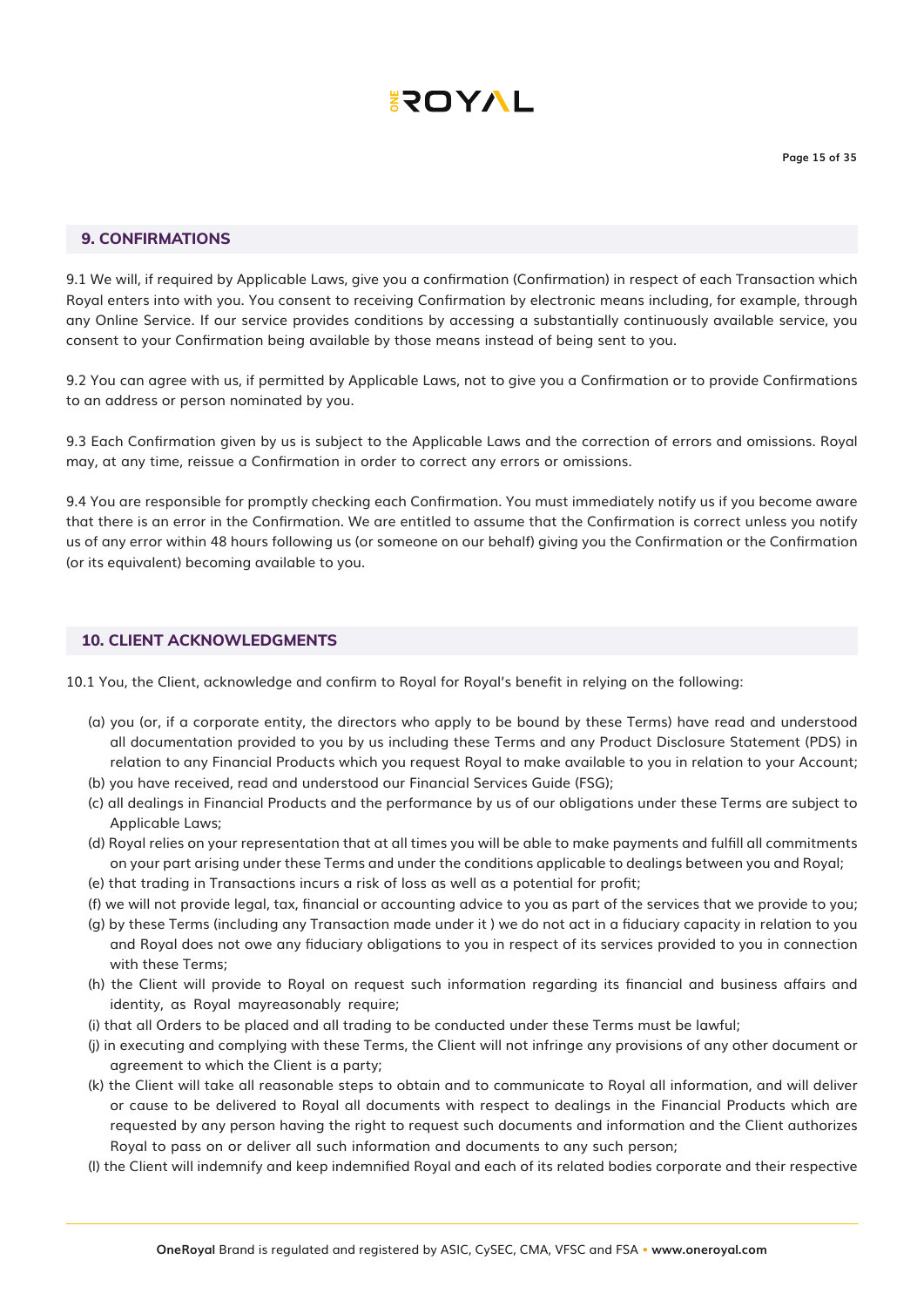

directors, officers employees and agents from and against all sums of money, actions, proceedings, suits, Claims, complaints, demands, damages, costs, expenses and any other amounts whatever claimed against any of them;

- (m) Royal is not required to act in accordance with your instructions if in Royal's opinion to do so would or could constitute a breach by it or its agent or counterparty of the Company or any other Applicable Laws;
- (n) dealings in the Transactions may create an obligation to make a cash payment to Royal in accordance with these Terms;
- (o) Royal acts as principal in respect of the Financial Products issued by Royal;
- (p) subject to applicable legal or regulatory requirements, you consent to Royal either knowingly or unknowingly taking the opposite side to the Client in relation to any of the Financial Products, without notice to the Client;
- (q) subject to applicable legal or regulatory requirements, the Client agrees and acknowledges that Royal's directors, employees and associates (and their directors, employees) may and can deal on their own account in Transactions which may be the same as or differ from your Transactions;
- (r) Royal may, in its sole discretion and without explanation, refuse to deal with or on behalf of the Client in relation to any Transaction (including Closing Out existing Open Positions held in the Account on behalf of the Client) or to limit the number of Open Positions of the Client or both;
- (s) We do not offer financial products or securities to persons located in the United States or Japan or residents of countries where the offer of financial products is not permitted or unlawful. By transacting with us, you acknowledge that you are not because of your jurisdictional location or residency prohibited from trading Royal Contracts.
- (t) if errors have occurred in the pricing of Transactions quoted by Royal to the Client, Royal may choose not to be bound by such Transactions (without further liability to the Client) if Royal is able to substantiate to the Client that there was a material error at the time of the transaction;
- (u) there are risks associated with using an internet- based deal execution trading system which include, but are not limited to, the failure of hardware, software, and internet connection. Since Royal does not control data lows, internet or power connection, routing via internet, configuration of your equipment or reliability of its connection, Royal will not be responsible for communication failures, distortions or delays when trading (including processing payments)) via the internet;
- (v) reports to the Client on the execution of Confirmation by Royal, and the content of such Confirmation being statements, unless otherwise objected to within 48 hours after communication to the Client, will be deemed to be conclusive proof of the accuracy of such contents and their execution in accordance with these Terms except only in the case of manifest error;
- (w) a notice issued by an authorised officer or agent of Royal stating the amount of money due and payable by the Client will be taken as conclusive evidence of notice except only in the case of manifest error;
- (x) Financial Products traded on the Online Service will not be settled by the physical or deliverable settlement of the Underlying Security on their Value Date. The Financial Products are rolled or "swapped" indefinitely until Closed Out ;and
- (y) We may assess wholesale client or retail client status from time to time if you satisfy the criteria to be classified as a wholesale client, we may classify you as such and we are under no obligation to inform you if we classify you as a wholesale client.

All representations, warranties and acknowledgments given by you under these Terms are taken to have been made at the time you complete the Application Form and are taken to have been repeated by you:

- (a) each time you place an Order with us;
- (b) each time you enter into a Transaction with us; and
- (c) each time we do anything or refrain from doing something under these Terms or as contemplated by these Terms in connection with your Account or any Transaction.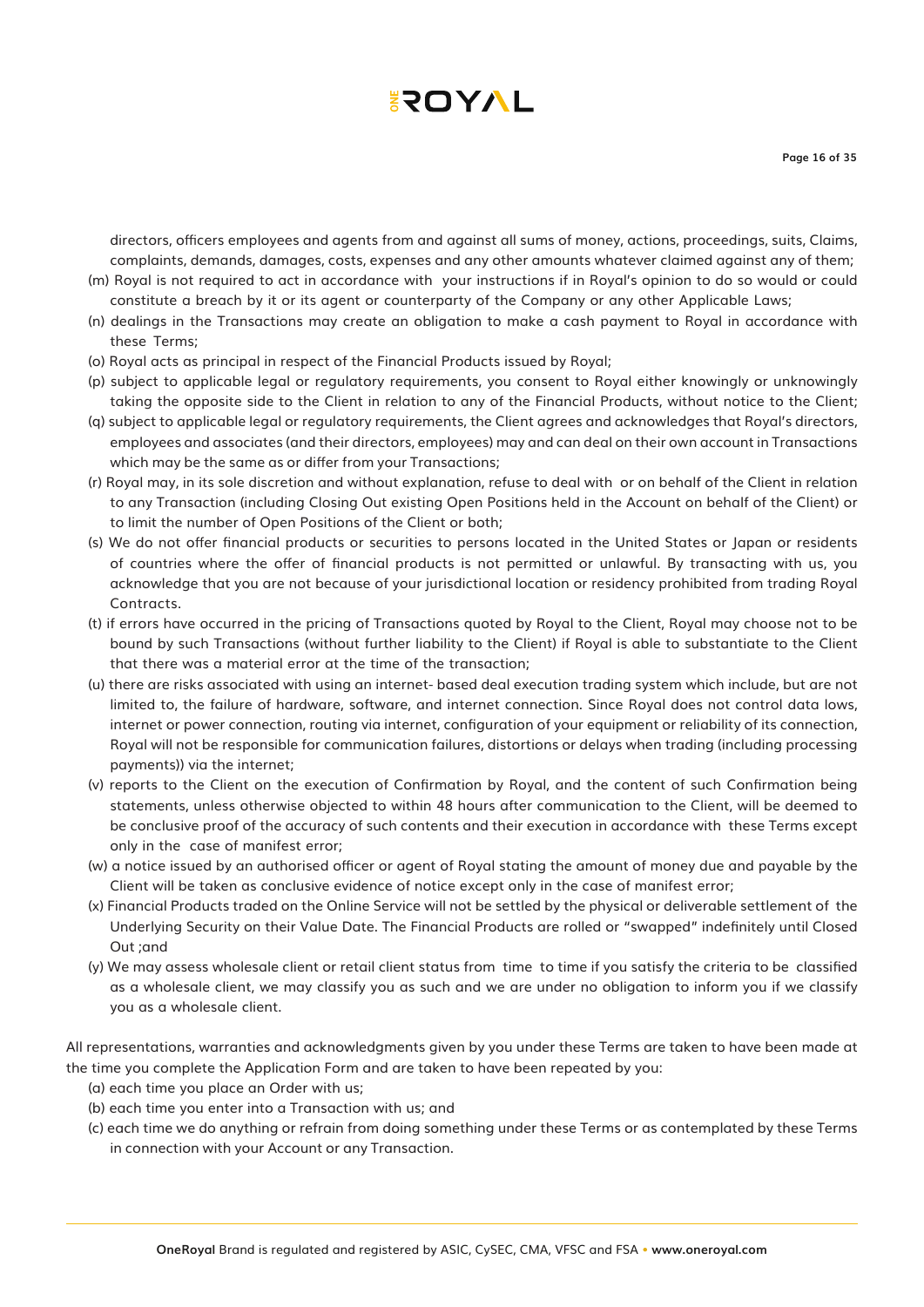#### **11. ROYAL UNDERTAKING**

11.1 Royal will act honestly and in good faith and exercise due care and diligence at all times in its performance of these Terms.

11.2 Royal will use reasonable endeavours to execute your Orders, subject to these Terms.

11.3 Apart from any warranties and representations which are imposed or implied by law and which cannot be excluded, Royal makes no warranties in relation to any service or information provided or made available to you in connection with these Terms. To the full extent permitted by law, Royal excludes liability for all costs, expenses, damages and Losses (including consequential loss) arising in connection with such services or information, or these Terms (including, without limitation, liability for negligence).

#### **12. RISKS OF TRANSACTIONS**

12.1 You acknowledge and understand that there are risks involved in Transactions, including:

- (a) the gearing or leverage involved in investing in Financial Products means that a small Initial Margin payment can potentially lead to large losses for you, including more than all of the Margin ever paid to Royal;
- (b) the geared nature of Transactions also means that acquiring and holding them can carry greater risks than directly investing in the Underlying Security which generally are not geared;
- (c) a relatively small market movement can lead to a proportionately much larger movement in the value of your investment, and this can work against you as well as for you;
- (d) over-the-counter Transactions are derivatives not made on any Exchange so might be considered to involve a greater risk than an exchange-traded derivative since there is no exchange market on which to Close Out an Open Position - you are only able to open and close your positions with us;
- (e) it is possible to incur a loss if, after your acquisition of an investment, exchange rates change to your detriment, even if the price of the Underlying Security to which the Transaction relates remains unchanged;
- (f) you may sustain a total loss of the Margin that you deposit with or pay to us to establish or maintain a position and if the market moves against you, you may be called upon to pay substantial additional Margin at short notice but if you fail to do so within the required time, your investment position may be liquidated at a loss to you and you will be liable for any remaining deficits in your Account;
- (g) you will be deemed to have received a notice requiring the payment of more Margin, even if you are not contactable, or actually contacted, at the telephone, mail or email address you gave us or do not receive the messages we leave for you, if the notices are delivered to your nominated contact addresses;
- (h) under some trading conditions it may be difficult or impossible to liquidate a position, such as (but not limited to) at times of rapid price movement if the price rises or falls in one trading session to such an extent that trading in the underlying market is suspended or restricted;
- (i) if you trade in denominated currencies other than the Account currency you may lose money or value of the investment due to exchange rate fluctuations and that these losses may be in addition to any losses on the value of the Underlying Security relevant to the Transactions;
- (j) gapping, whereby a market price falls or rises without the opportunity to trade, can result in significant losses even when a stop loss has been put on because it may not be possible to transact at the nominated price if the market has gapped;
- (k) in some circumstances the Underlying Security may be halted, suspended from trading or have their quotation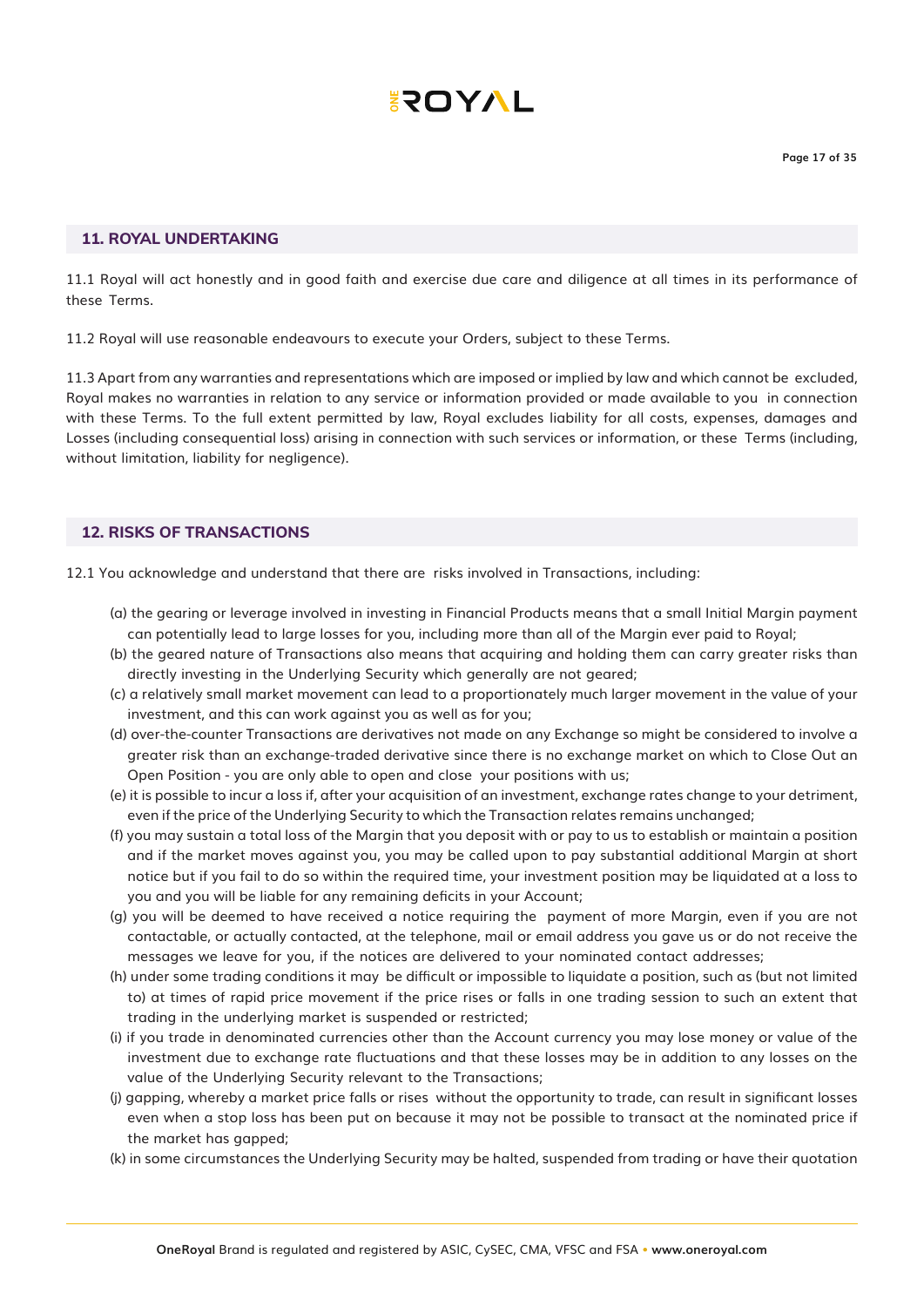

for trading withdrawn from an exchange and these factors might affect the value of your Transaction relating to those Underlying Securities due to Royal exercising its discretion to determine the fair value of them;

- (l) a market disruption may mean that you are unable to trade when desired, and you may suffer a loss as a result, including examples of disruption include the "crash" of a computer based trading system, free or other exchange emergency or a regulatory body could declare an undesirable situation has developed in a particular contract and suspend trading; and
- (m) you may incur losses that are caused by matters outside our control for example, a regulatory authority exercising its powers during a market emergency may result in losses for the Client or a regulatory authority can suspend trading (for example in an Underlying Security) or alter the price at which a position is settled, which could also result in a loss to the Client.

12.2 No advice or recommendation is provided by Royal in relation to your Transactions unless expressly stated otherwise.

## **13. FEES AND CHARGES**

13.1 Any profit or loss net of any fees and charges (that is, the realised gain or loss) arising on Closing Out a Transaction will be credited or debited (as the case may be) against the Account Value, in the Account currency.

13.2 You must pay to us or as we direct:

- (a) any Transaction charges including all Transaction commission, charges, fees, Margins, premia, settlement and clearing fees and charges, interest, default charges and Taxes (including taxes but excluding Royal's income tax or penalty tax and levies) and any other amounts due under these Terms on demand by Royal in cleared funds or otherwise as required by these Terms;
- (b) a Transaction Fee for each Financial Product or Transaction (as the case may be) being the fee from time to time specified by Royal to be the amount payable by you to Royal in respect of each such Transaction;
- (c) any royalty or other fee which must be paid for the use of prices or information provided to you via access through the Online Service or otherwise by any exchange;
- (d) (if applicable) a monthly access charge for the use of the Online Service provided by Royal, as specified by Royal from time to time;
- (e) Finance Charge Adjustments applicable to any Transaction or Account, at the rate specified by Royal from time to time;
- (f) any fees, Taxes, stamp duty or other charges as may from time to time be levied on or in connection with any Transactions entered into with you; and
- (g) in respect of any unpaid amounts required to be paid under these Terms including, (without limitation) any amounts due as a result of your failure to pay interest on all such amounts (denominated in United States dollars) at the rate of the Finance Charge then generally applicable for debit amounts on Accounts plus 4% per annum, such interest to accrue daily from and including the due date to and including the date of its payment in full.

Guidance note: this is the rate of interest you pay if you default on making any payment to Royal. It is not the rate for any Finance Charge Adjustment.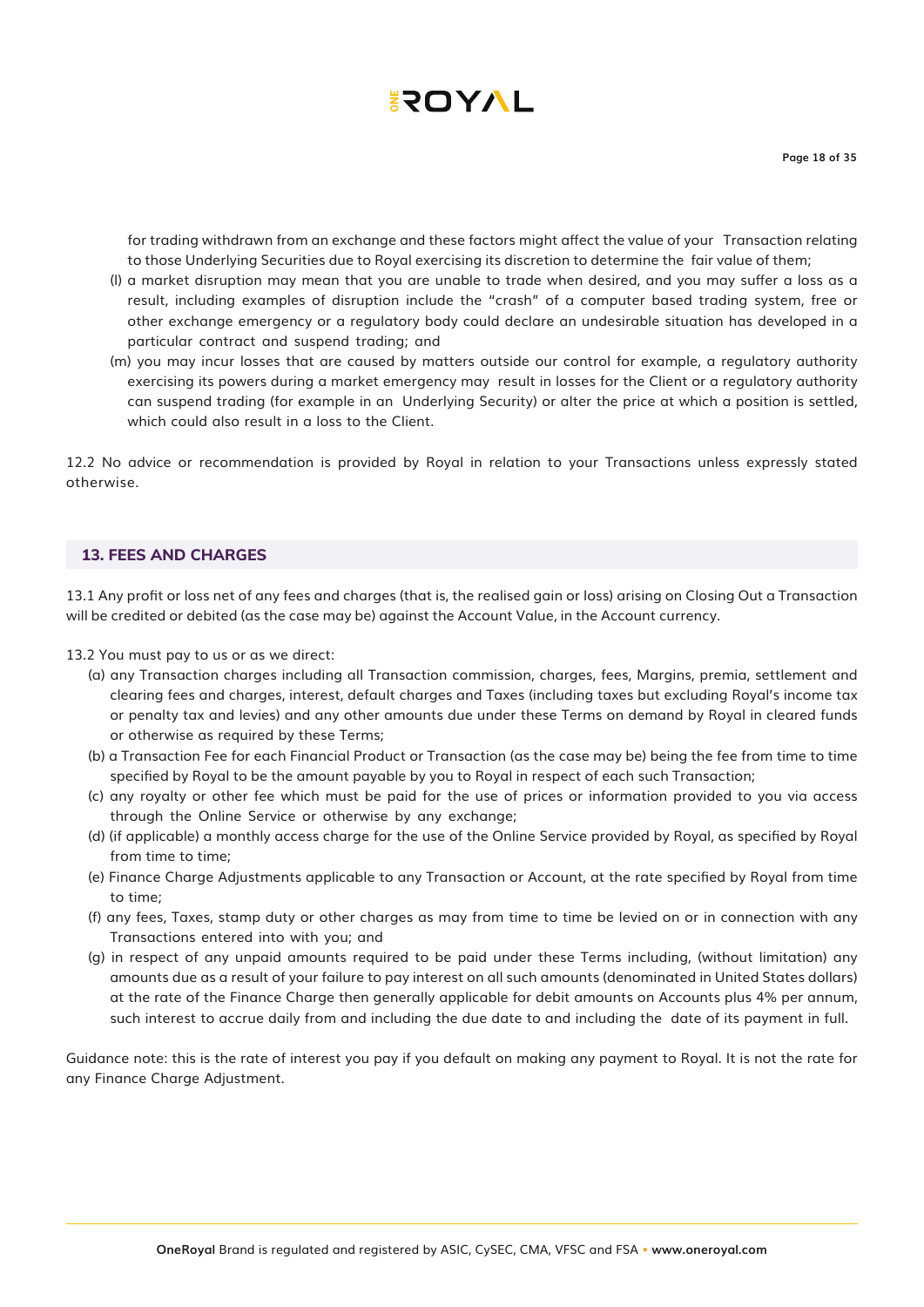

Any amount or rate or formula which is to be specified by Royal may be specified by a PDS and/or FSG, a supplementary disclosure document or in any other permitted way of notifying you, such as on Royal's website. The amount of any fees and charges or other amounts payable by you to Royal in respect of any Transaction will be set out in the Confirmation of that Transaction to the extent known at the time.

13.3 You agree that Royal may, to the extent permitted by law:

- (a) debit your Account (on a monthly or any other basis) or deduct from the Trust Account and pay itself, without further reference to you:
	- (i) all administration fees, including but not limited to fees associated with returned cheques, payment processing, Short Message Service (SMS), debt collection and telephone transcript copies from your Account with Royal during the full term of these Terms while you use such services; and
	- (ii) all fees, charges and royalties which you owe to Royal;
- (b) withdraw from the Trust Account and pay ourselves the amount of any the Transaction Fee you owe and the amount of Margin which you must pay to maintain the required Margin Cover or to meet any Margin call made to you;
- (c) withdraw from the Trust Account and pay ourselves any moneys to which we are entitled in accordance with these Terms and
- (d) deduct from the Account any amount reimbursable in accordance with these Terms.

13.4 Royal may receive commissions and other benefits, from other parties, in relation to Transactions Royal enters into with you or in connection with other services provided to you. Royal is entitled to retain such commissions and benefits.

13.5 If you have been referred to us or on behalf of a broker or other third party, that broker or third party may receive benefits in the form of a commission or rebate from us.

13.6 Unless otherwise agreed, the terms of any amounts payable by you under these Terms are stated exclusive of taxes. You must pay taxes on the amount charged for the supply of the service, unless that is not permitted by law. Royal will when required by law and as far as practicable state in Confirmation the amounts as all taxes inclusive.

13.7 The amounts of or basis of calculating the fees, commissions and charges referred to in this clause 13 will be as notified from time to time in writing by Royal, either by way of a PDS, postings on the Online Service, notification to your contact address, posting to Royal's website or as otherwise agreed with you or permitted by these Terms.

13.8 If:

- (a) you are required to make a deduction or withholding in respect of Tax from any payment to be made; or
- (b) Royal is required to pay any Tax (other than income tax) in respect of any payment made in relation to these Terms at your request,

Then you:

- (c) indemnify Royal against the Tax; and
- (d) agree to pay to Royal an additional amount to ensure Royal receives a net amount (after payment of any Tax in respect of each additional amount) that is equal to the full amount Royal would have received had a deduction or withholding or payment of Tax not been made.

13.9 You must reimburse Royal for all fees (both direct and indirect) and expenses charged in connection with any Transaction (other than Tax on the income of Royal) and for all costs and expenses incurred by Royal in implementing these Terms and in enforcing its rights under these Terms (including its legal costs of external or internal legal advisers on a full indemnity basis).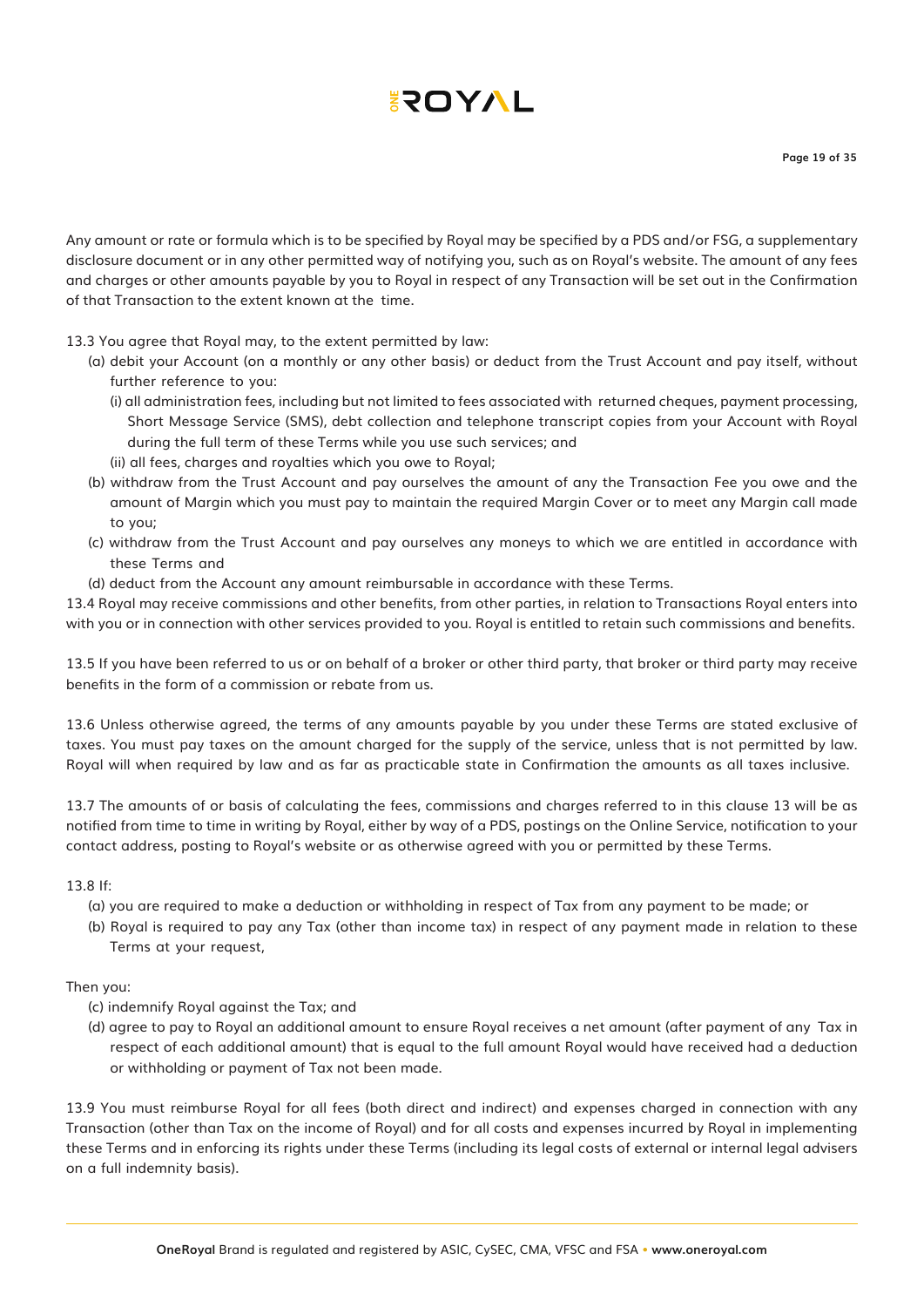13.10 Open Positions held Overnight will be charged a Finance Charge Adjustment or will be entitled to receive a Finance Credit Adjustment as determined by Royal on an Account at any time chosen by Royal, such as (without limitation):

- (a) either immediately at the time of entering into the Transaction;
- (b) at day's end, or month's end;
- (c) at a rollover of the Transaction;
- (d) at end of the Transaction; or
- (e) at any other time after entering into the Transaction.

The calculationfor an Overnight Finance Charge Adjustment or Finance Credit Adjustment for Foreign Exchange Transactions is as follows:

 $F = S * L * P$ 

Where:

F = Daily Finance Charge (negative)/Finance Credit (positive)

S = Swap Rate (positive or negative) or notional value of interest earned/paid for deposit/ borrowing of currency

L = Number of Lots in the terms currency P = Pip Value in Account currency based on 1 Lot The calculation for an Overnight Finance Charge Adjustment or Finance Credit Adjustment for Synthetic Equities is charged on a daily basis and is as follows:  $F = CV \times (BR/360 \text{ or } 365^*)$ 

(\* 360 or 365, depending on the Underlying Security). Where:

F = Daily Finance Charge (negative)/Finance Credit (positive)

CV is the current value of the Open Positions for the Synthetic Equities, calculated from the end of day price of the underlying security BR is the Base Rate (expressed as a percentage)

13.11 You remain liable to pay the Finance Charge Adjustment even though:

- (a) the charge may be called other things from time to time, even across different Accounts or different Financial Products at the same time;
- (b) the charge is not stated on a statement for an Account or interim Confirmation for a Transaction;
- (c) the charges differ according to whether the Transaction was made offline or on-line;
- (d) the charges differ according to the amount of the Account, regardless of the amount or value of the Account;
- (e) different rates apply at the same time to other clients' accounts;
- (f) the charge is applied at rollover but is not levied or enforced until termination of the Transaction;
- (g) the Transaction is denominated in a currency other than Account currency; and
- (h) the rates will be as determined by Royal in its absolute discretion and you might not have prior notice of the current rate.

13.12 You acknowledge that you are responsible for your own legal costs associated with entering into these Terms and for all Taxes and expenses incurred by you in connection with these Terms, including any Transaction made under it.

#### 13.13 All payments by you under these Terms are:

- (a) to be made without any set-off by you, counter claim or condition made by you and without you making any deduction or withholding for any Tax or any other reason unless the deduction or withholding is required by applicable law or the set-off arises by express application of these Terms; and
- (b) payable in any currency that Royal may require or determine.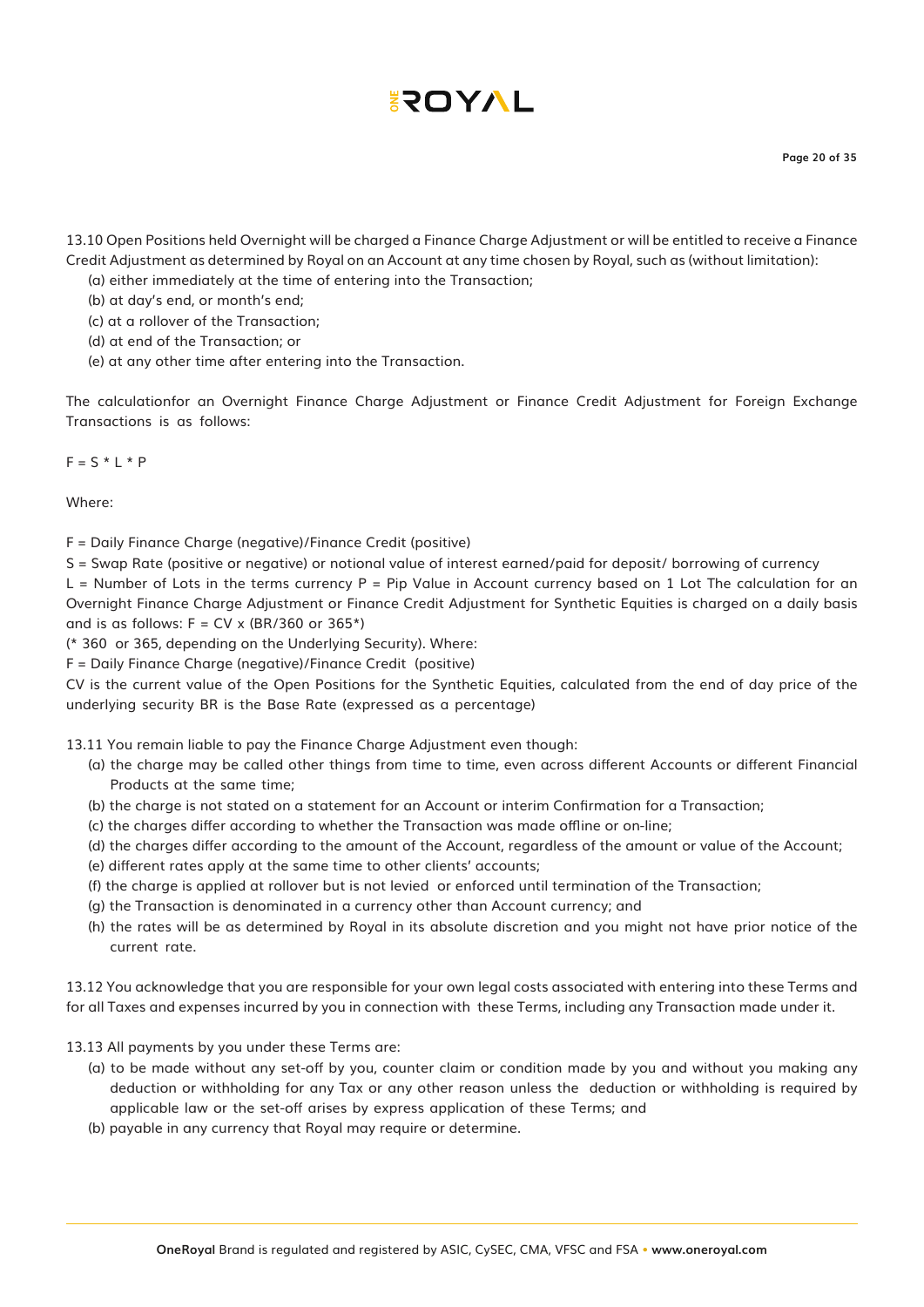13.14 Royal will give notice to you of any change in its fees and charges or other amounts payable by these Terms in accordance with Applicable Laws except rates will change at any time, as available via the Online Service.

13.15 If taxes are payable on a taxable supply made by Royal under, by reference to, or in connection with these Terms, you must also pay the amount of taxes payable in respect of that taxable supply. This clause does not apply to the extent that consideration for a supply is expressly stated to you to be taxes inclusive.

#### **14. CLIENT MONEYS AND TRUST ACCOUNT**

14.1 Royal must deal with any money and property which you pay or give to, or which is otherwise received by Royal in connection with financial services provided by Royal, in accordance with the Applicable Laws. For example, Royal may be required to pay such moneys into the Trust Account which complies with the requirements of the Companies Act. You acknowledge and authorise that:

- (a) your moneys and the moneys of other clients of Royal may be combined and held by Royal in a Trust Account, separate from the moneys of Royal;
- (b) all moneys credited to the Trust Account maintained by Royal may be used by Royal to meet the default of any client of Royal to the extent permitted by the laws in force;
- (c) moneys credited to any Trust Account maintained by Royal under the laws in force may be used by Royal for purposes unrelated to your Account to the extent permitted by the Companies Act and accordingly such use of a Trust Account does not fully protect your money and property from risk of loss.

Retail and sophisticated investor client money will not be used for the purpose of margining, guaranteeing, securing, transferring, adjusting or settling dealings in derivatives by Royal or on behalf of a person other than the client.

14.2 If Royal pays your funds to another person at your request, Royal is not liable to you for the performance by the other person who receives the benefit of the payment of your funds. In particular, without limitation, Royal is not obliged to enquire into:

- (a) the use of those funds by the third party;
- (b) any persons to whom the third party pays all or any of these funds;
- (c) the solvency of any of those persons;
- (d) the compliance by any of those people with the Laws and Rules in force;
- (e) whether any of those persons hold any part of these funds on any nominee, segregated account, trust or any other basis for your protection or security

14.3 You agree that Royal is entitled to all interest earned on moneys credited to any Trust Account unless you and Royal have otherwise agreed in writing.

14.4 The moneys to which you are entitled under these Terms and which are under the control of Royal will be paid directly to you and not to any third party, unless you have otherwise instructed us to do so and we agree. You must provide relevant account details for payment instructions in respect of payments to be made by Royal to you. Although Royal will take reasonable steps to comply with your payment instructions, Royal accepts no responsibility for any failure to comply with those instructions and, if such failure occurs, the relevant moneys will continue to be held by Royal in accordance with the Applicable Laws.

14.5 To the extent permitted by law, you authorise and direct Royal to withdraw any or all moneys to which you are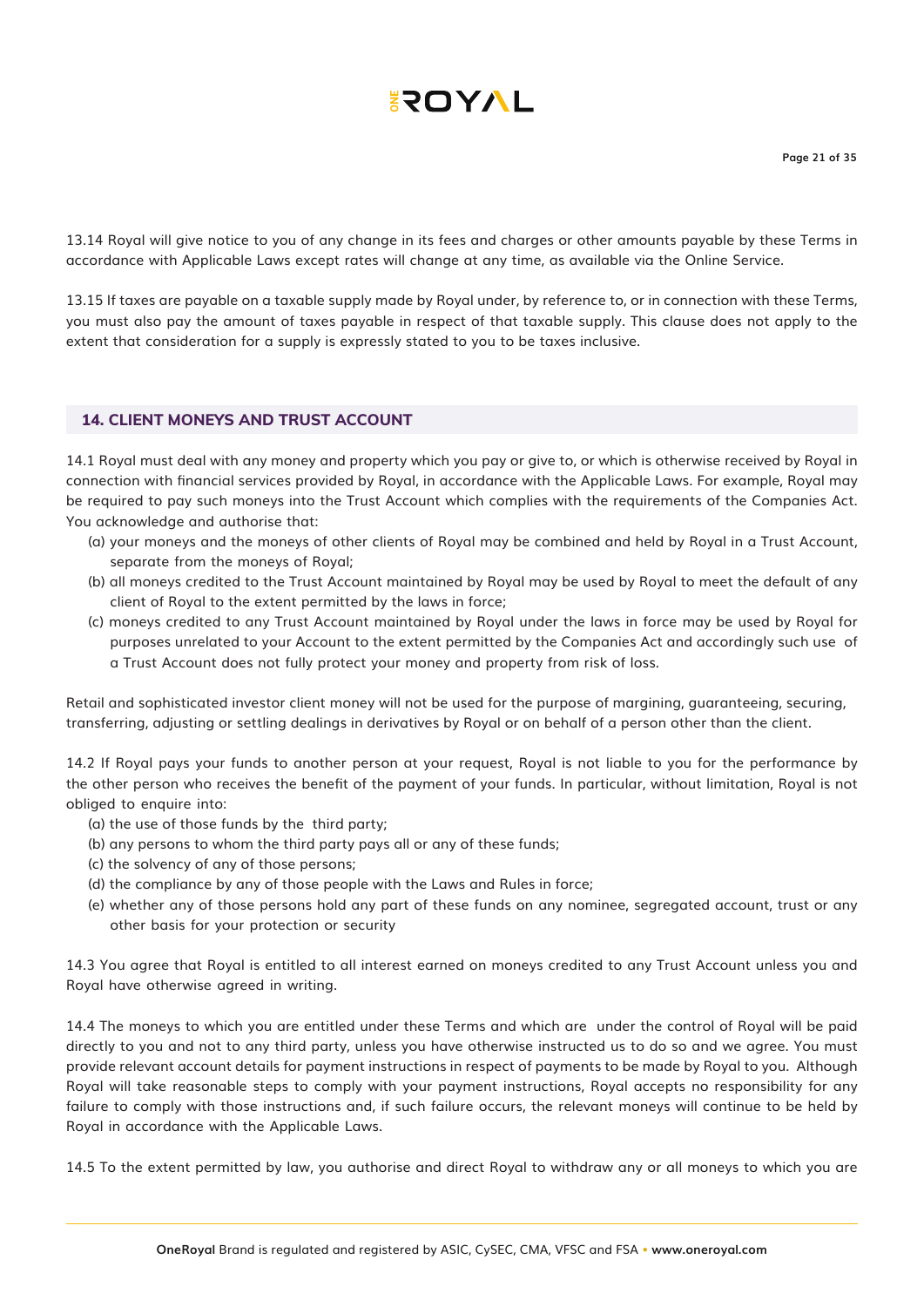## **AYOT!**

otherwise entitled in any Trust Account maintained by Royal to meet any liability, obligation or other Loss which you owe to Royal including to pay for your Financial Products (including payment for Premium, Margin or Margin Cover).

14.6 When you pay moneys to Royal in connection to a Transaction, you are also directing those moneys to be paid into a Trust Account and those moneys will remain in there until withdrawn by Royal to pay you amounts you are entitled to receive or to pay for amounts to which Royal is entitled.

14.7 If Royal determines that your Account has been inactive for a reasonably long period, you authorise Royal to withdraw any Withdrawal Funds from the Trust Account to be paid into your nominated bank account.

14.8 You acknowledge that Royal is entitled to be paid from those moneys to which you are otherwise entitled in any Trust Account maintained by Royal an amount sufficient to meet any liability, obligation or other Loss which you owe to Royal.

14.9 You acknowledge that from the time any funds are withdrawn from the Trust Account:

- (a) you lose the protections given to a Trust Account of that kind;
- (b) you are an unsecured creditor of Royal for its obligations to you. This includes exposure as an unsecured creditor for payment to you of the net Account balance (if any) after closing all your Open Positions;
- (c) the funds are no longer held beneficially for you.

14.10 If you pay moneys into any Trust Account maintained by Royal, in anticipation of you creating and meeting any liability, obligation or other Loss which you will owe to Royal including to pay for your Financial Products (including payment for Margin or Premium), by these Terms you authorise and direct Royal to withdraw those moneys to pay Royal for any liability which later arises. Your payment into the Trust Account will be deemed to be subject to this direction unless you tell Royal (in writing) otherwise.

You agree that these Terms are a sufficient written direction by you for the purposes of authorising and directing Royal to make the withdrawal on these Terms, subject to any other written direction you give Royal from time to time.

14.11 You acknowledge and agree that Royal may revalue your Account at any time and from time to time but is not obliged to revalue your Account on any particular frequency or at any particular time.

14.12 All currency exchange risks regarding any payment instruction or any Order or Transaction entered into by you with Royal is your responsibility. Any conversion from one currency to another required to be made for performing or executing any payment instruction, Order or Transaction may be effected by Royal in the manner and at the time and at the exchange rates that Royal, in its absolute discretion, decides.

14.13 You agree that these Terms are a sufficient written direction for the purposes of authorising and directing Royal to make the withdrawals from the Trust Account on these Terms, subject to any other written direction you give Royal from time to time which Royal accepts.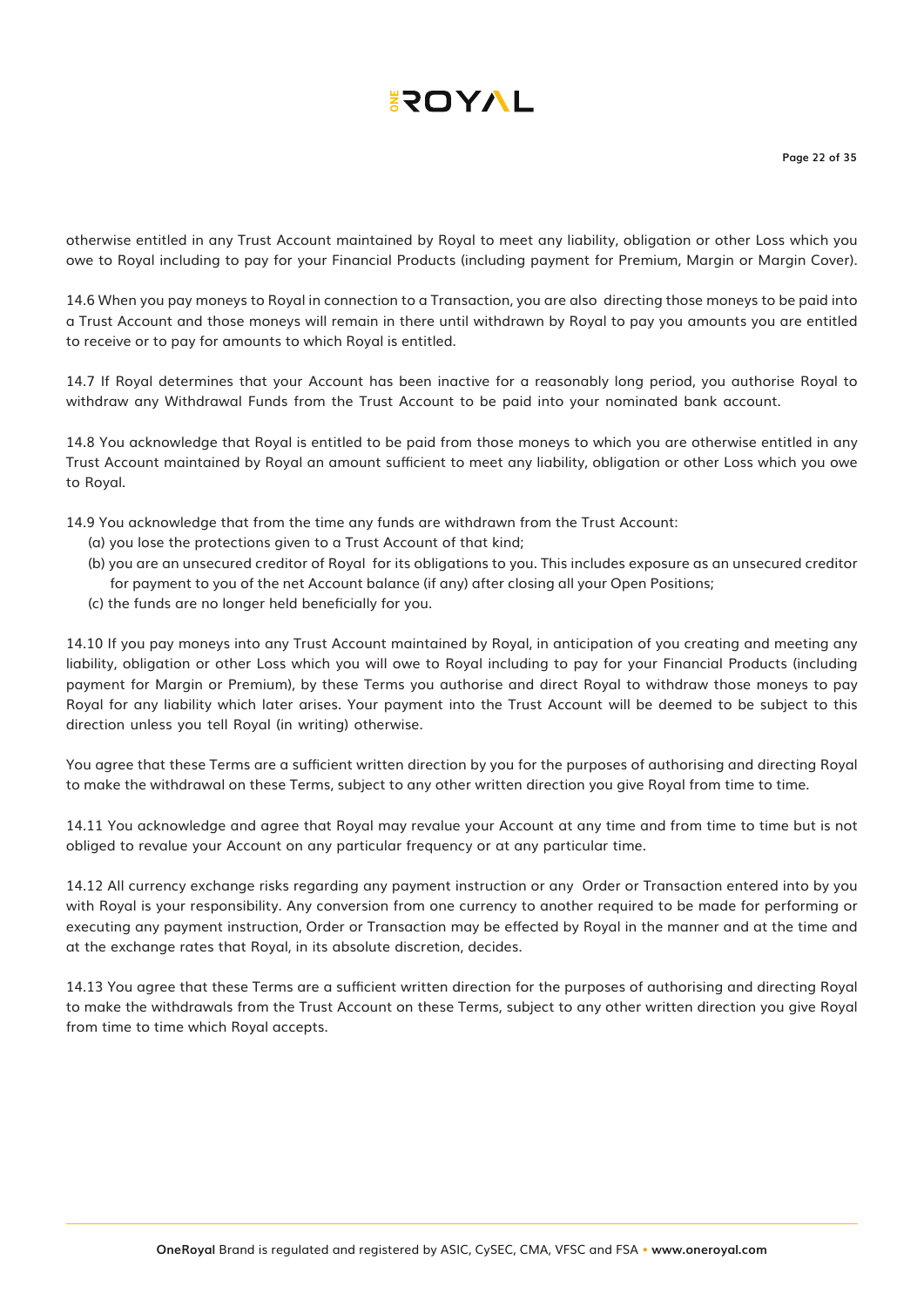#### **15. MARGIN COVER**

- 15.1 You agree and acknowledge with each of the following:
	- (a) Margin Cover refers to the amount paid or payable to Royal as it requires (to protect against your liabilities on Transactions) and which is credited to your Account. The minimum amount of the Margin Cover is determined by Royal in its absolute discretion.
	- (b) A Margin payment is the amount you pay Royal for crediting your Account as Margin Cover.
	- (c) The time for your payment to maintain Margin Cover and to satisfy any Margin call is of the essence.
	- (d) You must maintain at least the amount of Margin Cover required by Royal whether or not Royal gives any notice to you to make those payments or you have actual notice of the required amount. The required amount of Margin Cover can change continuously and can change automatically, including over the weekend or other nontrading days. Your obligation to maintain at least the required amount of Margin Cover is continuous.
	- (e) You must ensure that for so long that you have an Open Position, the Free Margin must always remain positive. If not, you may receive and have to satisfy a Margin call in accordance with these Terms.
	- (f) You have an obligation to satisfy a Margin call (in addition to your obligation to maintain Margin Cover) within the required time by any combination of Closing Out positions or making payments (or both) as accepted by Royal, in its absolute discretion. The payments to be made towards satisfying a Margin call must be made to the Trust Account.
	- (g) Margin calls may be made by any means of notice permitted by these Terms, including by telephone call to you or your Authorised Person or by way of the Online Service (even if you do not access your Account during the time the Margin call requires payment). You acknowledge that it is fundamental that you remain contactable by Royal at all times by Royal using the contact details you give Royal from time to time and that your failure to be contactable or to receive notice of a Margin call at any contact address you give does not affect the validity of the Margin call or your obligation to satisfy it.
	- (h) If no other time is stipulated by Royal for when you must satisfy the Margin call then you must comply within 24 hours of the Margin call being made, even if you have not received it or are actually aware of it and even if the time of making the Margin call or the time for satisfying it are outside of normal working hours of a Business Day. You acknowledge that Margin calls may be payable immediately if required by Royal.
	- (i) If you fail to satisfy the Margin call by the required time, then Royal may (without prejudice to any other rights or powers under these Terms) in its absolute discretion, and without creating an obligation to do so, Close Out, without notice, all or some of your Transactions, whether or not those Transactions caused the need for more Margin Cover.
	- (j) Your obligations to maintain Margin Cover and to satisfy Margin calls arise at the time the Transaction is executed irrespective of the time any later Margin call is made.
	- (k) It is solely your responsibility to monitor and to satisfy all Margin Cover and Margin call obligations, whether or not a Margin call is notified to you.
	- (l) A Margin payment is credited by Royal at the time cleared funds have been received into the Trust Account or such earlier time as allowed by Royal, so a Margin Cover requirement or a Margin call for a Synthetic Equity or other OTC Transaction issued by Royal is not satisfied unless and until your payment is received in cleared funds into the Trust Account.
	- (m) Without limiting any other right of Royal, in respect of any Financial Product issued to you by Royal acting as principal to you, you authorise and direct, by these Terms, that all of the funds which you deposit into the Trust Account be immediately withdrawn and paid to Royal for its own account, towards satisfying your obligations to pay Transaction Fees, Finance Charges, to maintain Margin Cover, to meet Margin calls, and to pay all other amounts owing under these Terms, even if:
		- (i) your payment (after deduction for Transaction Fees, Finance Charges and other amounts owing) is in an amount less than or more than the amount required to satisfy a Margin call or to maintain the total amount of required Margin Cover;
		- (ii) more than one Margin call is made after your payment to a Trust Account;
		- (iii) the required amount of Margin Cover reduces after your payment to a Trust Account;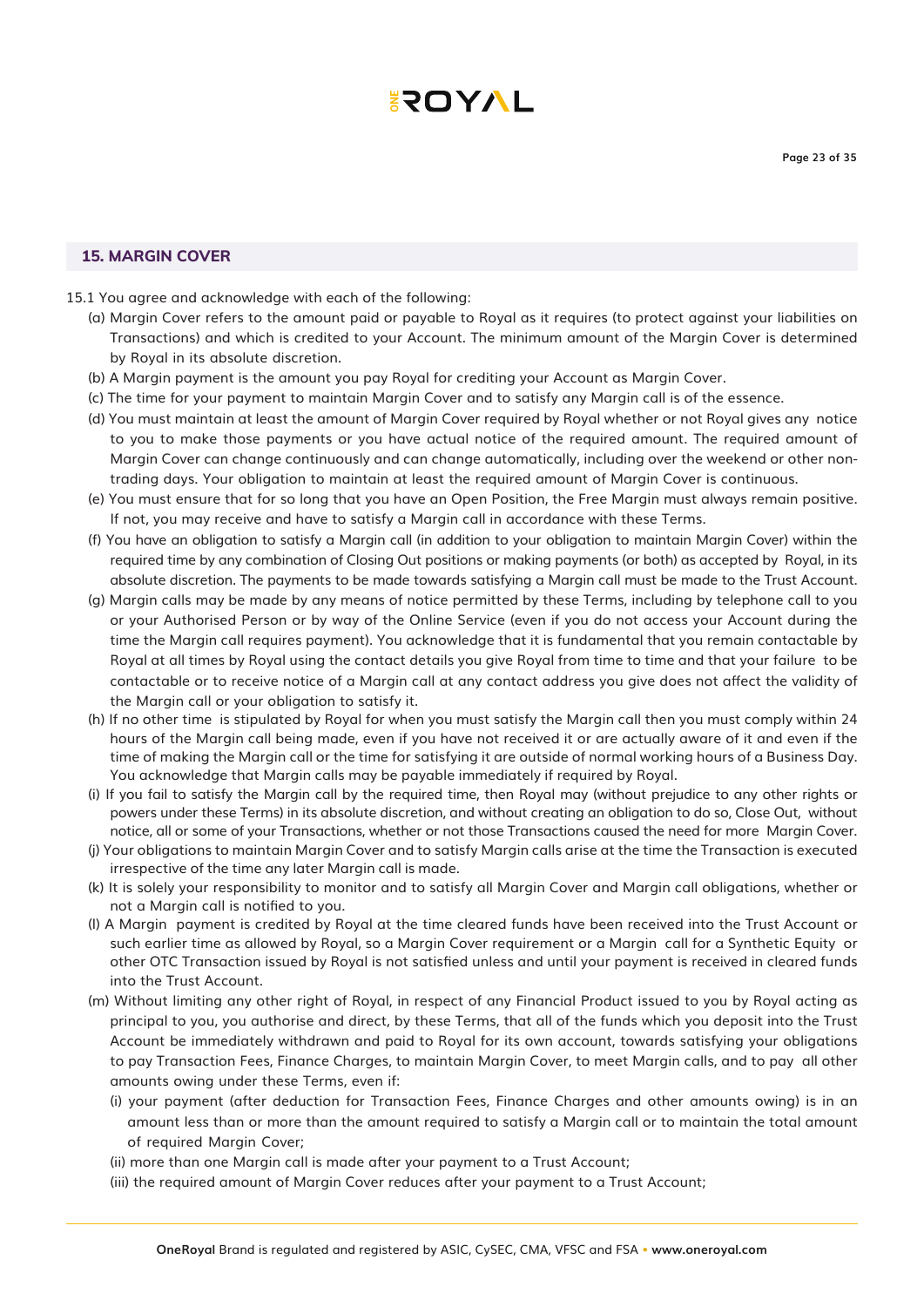

- (iv) there is any delay between the time you make the payment to the Trust Account and when Royal makes the withdrawal;
- (v) you purport to withdraw your authority and direction but you still have at that time an obligation to Royal to maintain an amount of Margin Cover or to satisfy a Margin call which has not been satisfied; or
- (vi) you do not tell us your intended use of the Margin Cover which will be directed to your Account after your payment or you change your mind after you tell us and you deal in Financial Products for a lesser value than you told us or you do not deal.
- (n) Your liability in respect of Margin requirements is not limited to the amount, if any, initially paid to Royal for your Account. You are responsible to pay in cash any deficit owing to Royal after Close Out of a Transaction and if you default in payment of such deficit, Royal may pay the deficit out of the Account or realise any Financial Products held by Royal and apply the amounts or proceeds against that deficit and you are responsible for the full and prompt discharge of the deficit (which exceeds the value of the Account) by making payment in full to Royal immediately when that deficit arises.
- (o) Where money is held in an account that is inactive for at least 6 years, you may make a claim to retrieve it.

15.2 Royal may make Margin calls more frequently than daily and you must fully and punctually comply with such calls in accordance with this clause 15.

15.3 Royal may (without notice to you) Close Out, but will not be obliged to Close Out or to attempt to Close Out, some or all Open Positions, at that time or any later time as Royal determines (whether in its discretion or by automatic trading platform management) if:

- (a) your Account Value falls below the Liquidation Level; or
- (b) you fail to make a Margin payment by the due date and time, which may be immediately the call is made; or
- (c) at any time, and from time to time, Royal determines that the value of all of your Open Positions (and not taking into account any cash balance in your Account) represents a substantial net unrealised loss to you such that, in Royal's belief, the continued trading, or failure to Close Out, one or more of your Open Positions will or is likely to materially prejudice your Account Value.

#### **16. SETTLEMENT OF OPEN POSITONS**

16.1 If you want to Close Out an Open Position earlier than by other agreement with Royal, you must instruct Royal accordingly with at least two (2) Business Days' notice prior to the intended settlement date for Close Out of any Open Position, subject to the Rules (if applicable to Royal), prevailing market conditions or as otherwise agreed with Royal.

#### 16.2 In respect of each Open Position, subject to:

- (a) prior Close Out of that Open Position; or
- (b) the express agreement of Royal to settle that Open Position, Royal is by these Terms instructed:
- (c) to vary the Open Position (in which case it will be deemed to be a new Transaction) so that its settlement date is deferred to a Business Day to be agreed between Royal and you (and failing agreement by 5:00 p.m. on the Business Day immediately prior to the then applicable settlement date as agreed previously, it will be the following Business Day); and
- (d) to Close Out the Open Position and enter into a new Transaction for the same Underlying Security and being the same bought or sold position except that the settlement date is to be one Business Day later and adjusted for any interest differential.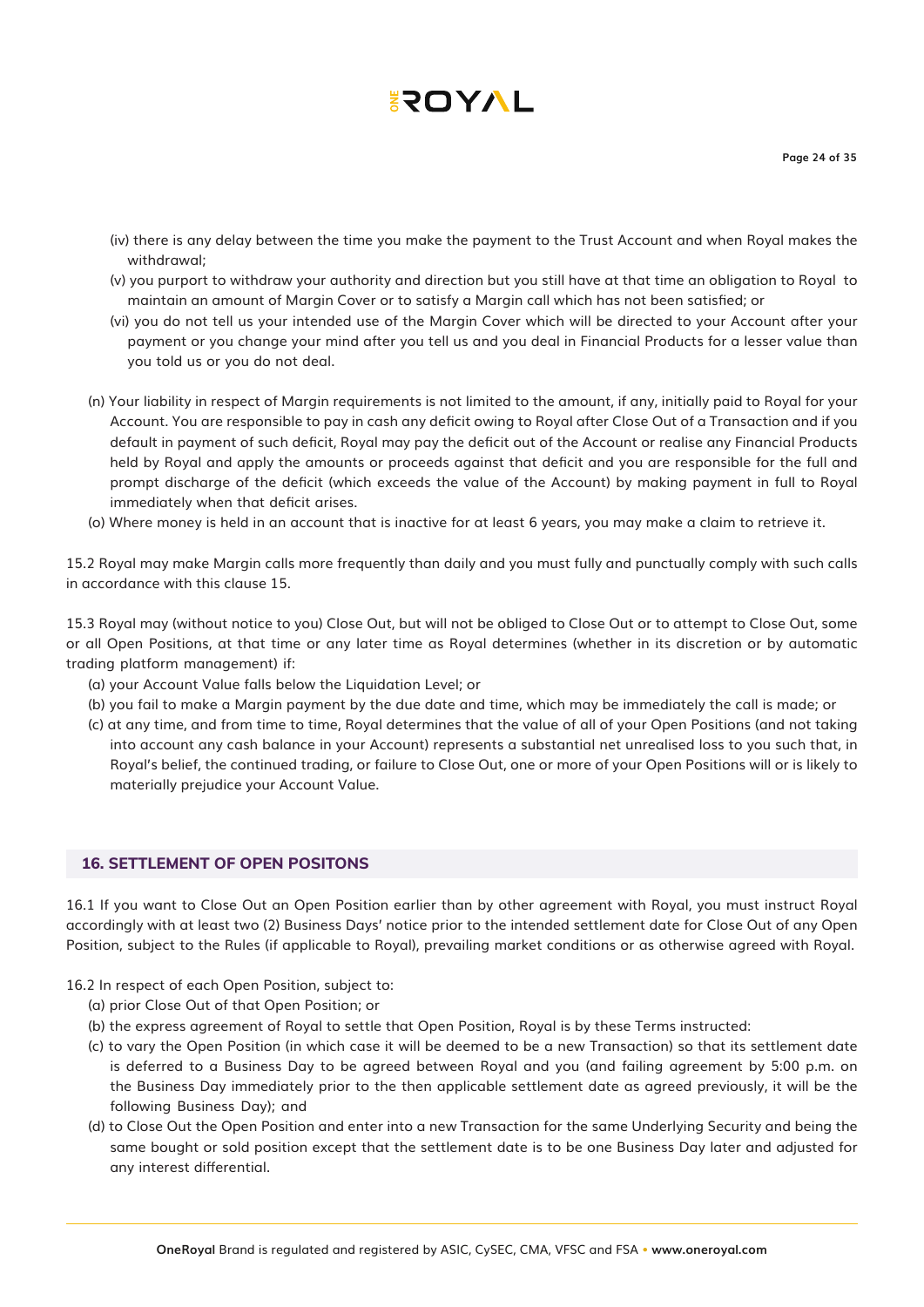

#### **17. INFORMATION AND ADVICE**

17.1 Royal may provide (but is under no obligation to provide) you with information or data concerning interest rates, securities, Derivatives, foreign currency, property, other Financial Products or markets generally. If such information or data is provided, it is provided on the basis that Royal believes the sources to be reliable but has not verified that information. You acknowledge that Royal is not responsible for the accuracy, completeness or currency of any information or data provided (including the sequence of trades) and that if you rely on that information or data you do so at your own risk. You acknowledge that no information or data provided by Royal to you takes into account your objectives, your financial needs or situation or your special circumstances.

17.2 When Royal provides services to you (including agreeing to provide Financial Products or financial services, open an Account, issuing to you, or dealing with you, as principal) Royal is not by these Terms or those acts providing, required to provide, or liable for, advice or recommendations in relation to the Financial Products, financial services, Orders or Transactions, except to the extent required by Applicable Laws.

- 17.3 You represent and warrant to Royal on a continuing basis that under these Terms, to the extent permitted by law: (a) you are not relying on any communication (written or oral) from Royal as financial services or other investment advice or as a recommendation to enter into, or vary or Close Out, any Transaction;
	- (b) you will not consider or treat the information and explanations relating to the terms of a Transaction to be financial services or other advice on, or a recommendation to, enter into, any Transaction; and
	- (c) you will not take any communication (written or oral) received from Royal as an assurance or guarantee as to the expected results of any Transaction.

17.4 You acknowledge that you are responsible for all Orders you place, or choose not to place, with Royal and it is your responsibility to obtain personal Financial Product advice (including legal, tax and financial advice) before making any investment or trading decision in respect of Financial Products.

17.5 To the extent that Royal would be obliged (but for this clause) to give you a statement recording any advice to you, then to the extent permitted by Applicable Laws:

- (a) you consent to receiving any such written statement of advice after having been given the advice;
- (b) you consent to receiving any such written statement of advice after making the Transaction but within the period permitted by law; and
- (c) Royal does not need to give you a statement of advice.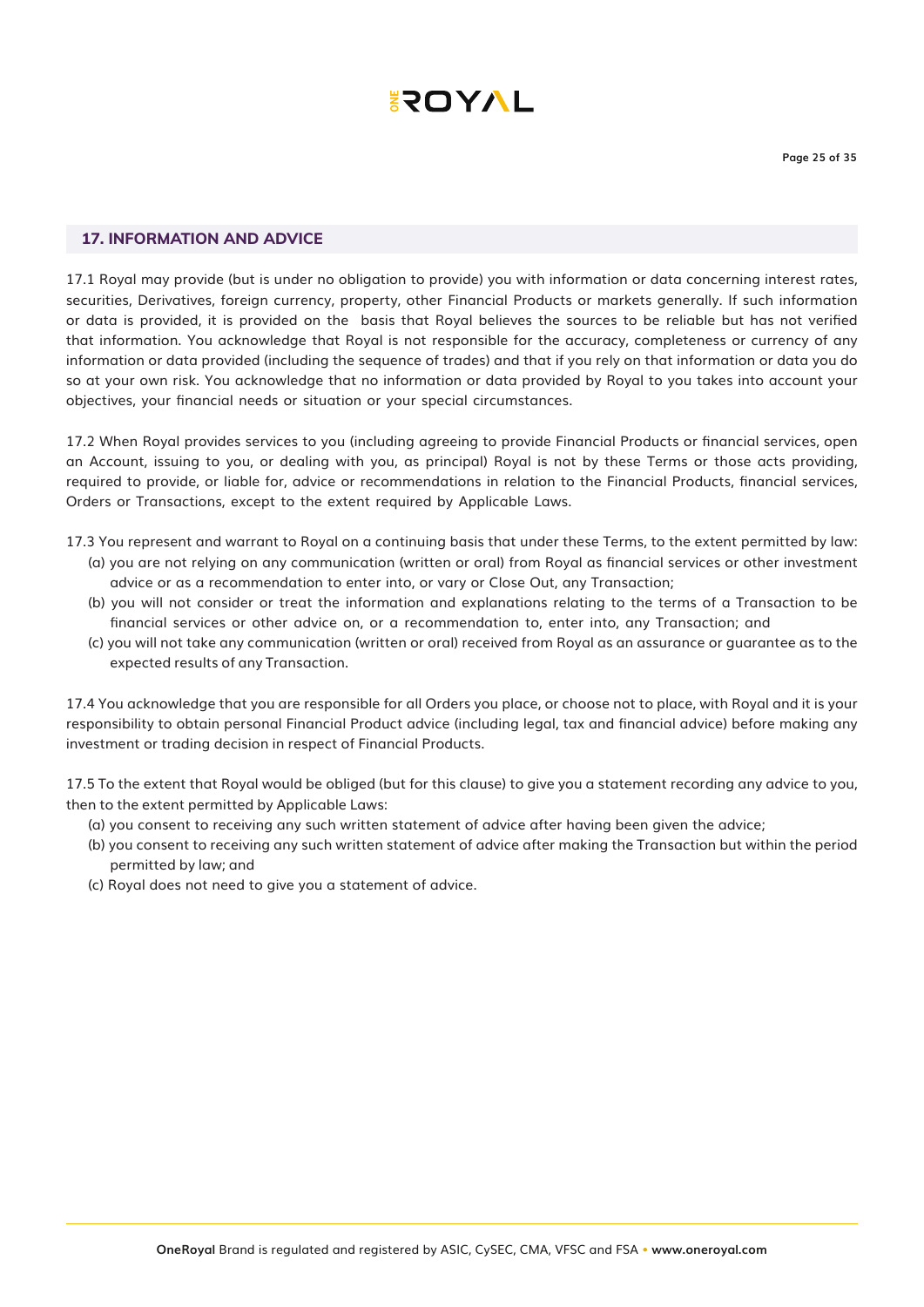

#### **18. PRIVACY AND INFORMATION**

18.1 You authorise us to collect your personal information from you when we provide services to you under these Terms. You authorise us to use any information we collect from you or from others, or such other relevant documents:

- (a) to assess your request for us to provide our services to you;
- (b) to provide our services to you in accordance with these Terms;
- (c) for the purposes of complying with its obligations
- (d) to allow Royal to communicate with third parties in connection with the matters contemplated by these Terms, such as in connection with the Account; and
- (e) to ensure that legal and regulatory requirements under Applicable Laws are met.
- 18.2 You must notify us in writing when any of the information provided by you changes.
- 18.3 You authorise us to disclose personal information to:
	- (a) our related bodies corporate, whether in Saint Vincent and the Grenadines or overseas;
	- (b) any clearing or settlement participant responsible for the clearing or settlement of your Transactions (if your OTC Transactions are ever cleared by a third party);
	- (c) our service providers (including marketing companies, data consultants and IT contractors);
	- (d) our agents, contractors, and external advisers;
	- (e) payment system
	- (f) operators; provide services to you; joint venture partner of, or investor in, Royal or a related body corporate or all or part of the business of Royal or a related body corporate; and
	- (g) any other relevant person to the extent required by Applicable Laws.

18.4 You authorise Royal to use and disclose the Tax conducted by you with Royal for the purposes of Transactions in accordance withany legal requirement.

18.5 You have a right to access any personal information that we hold about you. Sometimes there may be a reason why access will not be possible. If that is the case, you will be told why. To find out what kinds of personal information we may hold about you, or to request access to any personal information, please contact us.

18.6 You agree that your personal information can be used or disclosed by us as contemplated in these Terms. You agree to take all reasonable steps to deliver information or documentation to Royal, or cause information or documentation to be delivered to Royal concerning Transactions which are requested by a person having a right to request such information or documentation. You understand that if you do not provide any information requested by us or do not agree to us using your information as set out in this clause 18, we may not be able to provide our services to you.

18.7 You agree that we may make such enquiries as we a credit agency, relating to your creditworthiness and disclose the result of those enquires and as a result of your disclosures to us (including your tax file number) to any credit rating agency or to any clearing or settlement participant responsible for the clearing or settlement of your Transactions for the purposes of our or that participant's risk assessment.

18.8 Royal will comply with its obligations under the Privacy laws in force in Saint Vincent and the Grenadines as amended from time to time, to the extent that they are relevant to these Terms.

18.9 You must, upon the request of Royal, take all reasonable steps to deliver to Royal all information and documentation relevant to trading in Financial Products.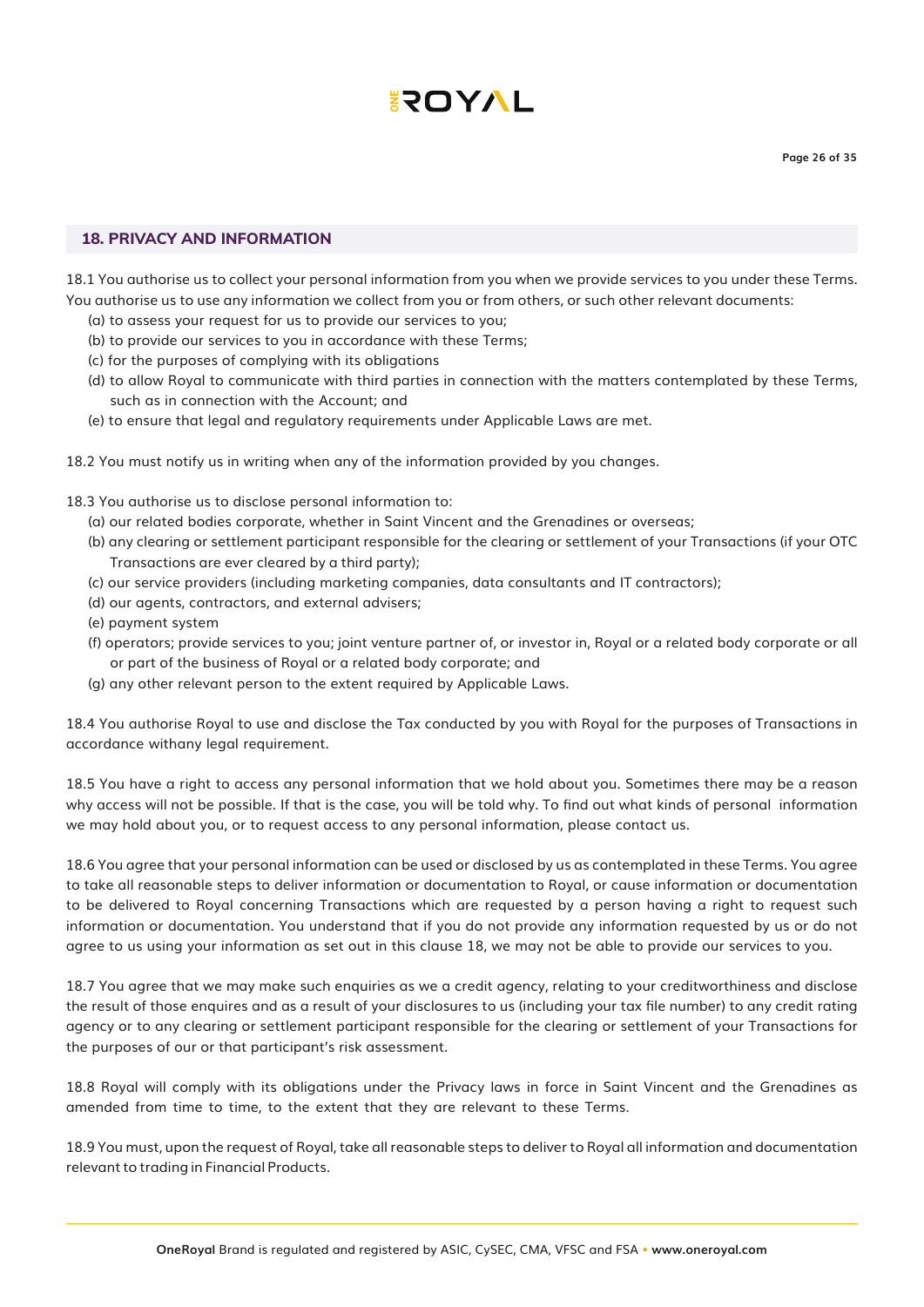

#### **19. DISPUTE**

19.1 You agree to examine the terms of each Confirmation immediately upon receipt and you agree that the contents of a Confirmation, in the absence of manifest error, will be conclusive evidence of the executed deal, unless within 48 hours of issue of a written Confirmation you notify Royal of any disputed detail in the Confirmation received by you,

19.2 Upon receipt of written notice within the 48 hours period to a disputed detail, Royal will investigate the dispute and in cooperation with you, must endeavour to resolve the dispute in good faith. Notwithstanding any such dispute, you will continue to satisfy its obligation to pay Margin calls made by Royal in respect of the derivative position as if if the Confirmation was correct and the details contained in the Confirmation were not the subject of dispute.

19.3 Complaints (which do not include disputed details) must be referred to our customer service officer.

## **20. TAPE RECORDINGS**

20.1 You authorise Royal to record any or all incoming and outgoing phone calls with you without making a disclosure to you of this nature each and every time you speak with a representative of Royal. These calls may be recorded with or without an audible tone. You agree that Royal may use such recordings for the purposes of monitoring and training its staff, monitoring compliance with you and Royal. If there is a dispute between Royal and you, you have the right to listen to any recording of those conversations (if still available).

20.2 Nothing in these Terms obliges Royal to make or to keep a recording or to notify you that we have eliminated a recording.

20.3 Recordings may be used to assess the performance of or to train Royal's representatives, monitoring compliance with Royal's contractual obligations and resolving disputes.

20.4 Royal is not obliged unless Applicable Laws require for it to keep any transcripts or copies of any telephone recording or conversation nor to tell you when it disposes of the record.

20.5 Royal agrees that upon request, copies of any telephone recording or transcript relating to your dealings will be provided to you if there is a dispute or anticipated dispute with respect to such dealings. You agree to pay any reasonable cost associated with providing any such transcript or copy.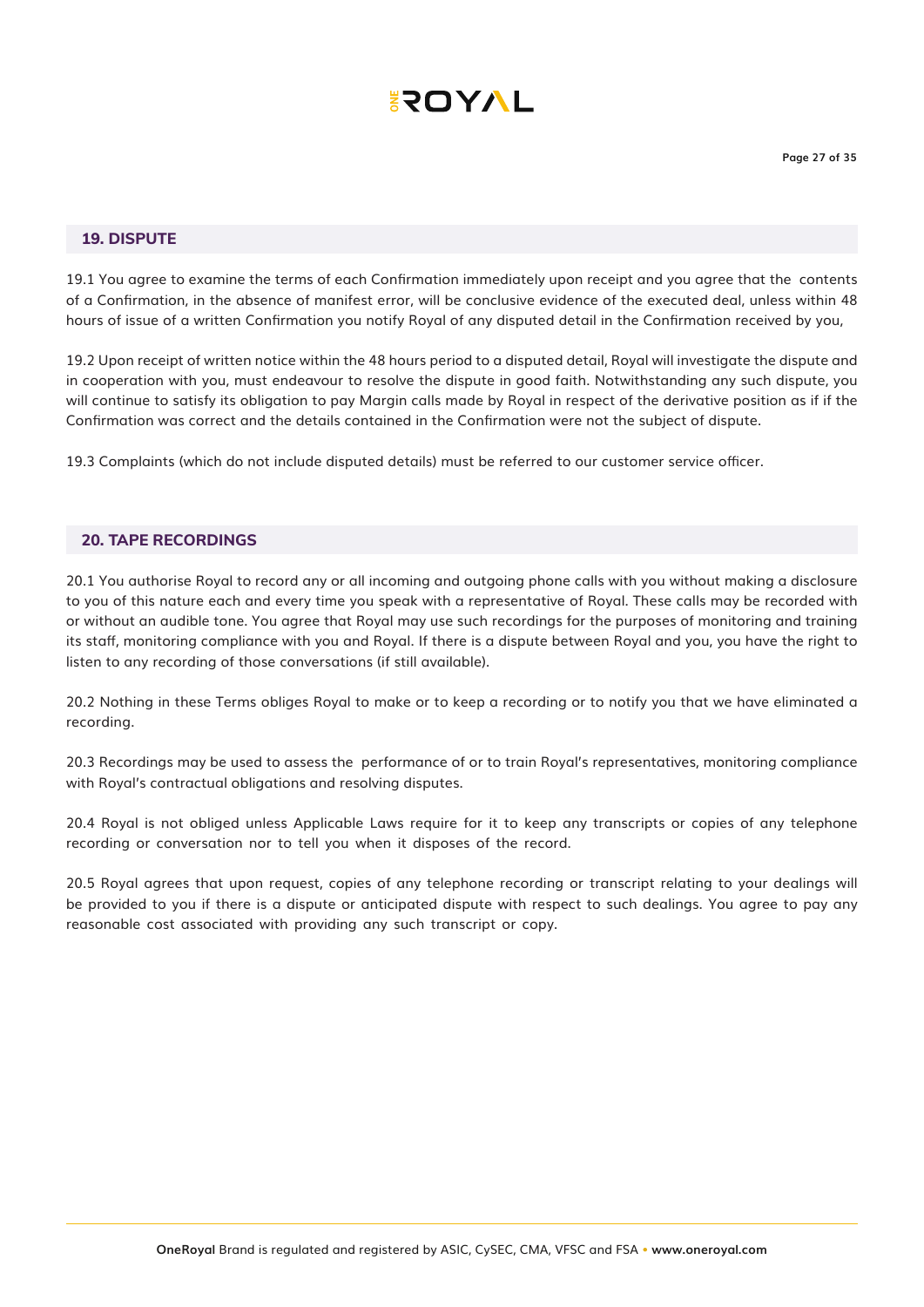## **21. YOUR CAPACITY, REPRESENTATIONS AND WARRANTIES**

21.1 We provide services under these Terms on the basis that you undertake as primary obligor all obligations arising on the execution of Transactions which we enter into for you regardless of your legal capacity.

- 21.2 You represent and warrant to us that you are:
	- (a) acting as principal;
	- (b) acting as an intermediary on another's behalf and you are specifically authorised to enter into Transactions on behalf of the other person and (if required) currently have all appropriate services license authorisations to do so; or
	- (c) acting in accordance with the terms of a trust deed (if you are a trustee of a trust).

21.3 If you are constituted by more than one person (including, for example, if you are acting in a partnership or joint venture), then each person constituting you are jointly and severally liable for the obligations under these Terms, and we may act on the instructions of any one of those persons.

- 21.4 If you are a corporation, you represent and warrant that:
	- (a) you hold a valid CR No. (as applicable) under the Companies Act;
	- (b) you have full corporate power to enter into, and perform your obligations under, these Terms; and
	- (c) you have taken all necessary corporate action to authorise the performance of your obligations under these Terms, and these Terms constitute the legal, valid and binding obligations, enforceable against you.
- 21.5 You represent and warrant that:
	- (a) you have read and understood all documentation provided by Royal to you in relation to the services provided by Royal including, without limitation, any product disclosure statement;
	- (b) you are a person with whom Royal is lawfully entitled to deal pursuant to any Applicable Laws and that all dealings by you with Royal or requested to be done by Royal are and will be lawful under all Applicable Laws;
	- (c) all information supplied on the Application Form or otherwise to Royal is true, complete and accurate in all respects and you will notify Royal immediately of any change in any information supplied (including but not limited to any change in your name, address, telephone number, facsimile number or e-mail address);
	- (d) you will rely upon your own knowledge and judgment and will seek such advice (financial or otherwise) as may be prudent before placing an Order with Royal and you assume full responsibility for any Order placed with Royal;
	- (e) you fully understand the relevant provisions of:
		- (i) the prohibition of false or misleading markets and other market manipulation;
		- (ii) the prohibition of insider trading;
		- (iii) the prohibition of false trading and market rigging;
		- (iv) the prohibition of misleading and deceptive conduct described; and
		- (v) Applicable Laws and the Companies Act which s upon regulate short selling and the disclosure obligations imposed on short sellers;
	- (f) at all times you will be able to make payments and fulfil all commitments on your part arising under these Terms and under the conditions applicable to dealings between yourself and Royal.

21.6 Apart from any warranties and representations which are implied by law and cannot be excluded, Royal makes no warranties in relation to any service or information provided or made available to you in connection with these Terms. To the full extent permitted by law, Royal excludes liability for all costs, expenses, damages and Losses (including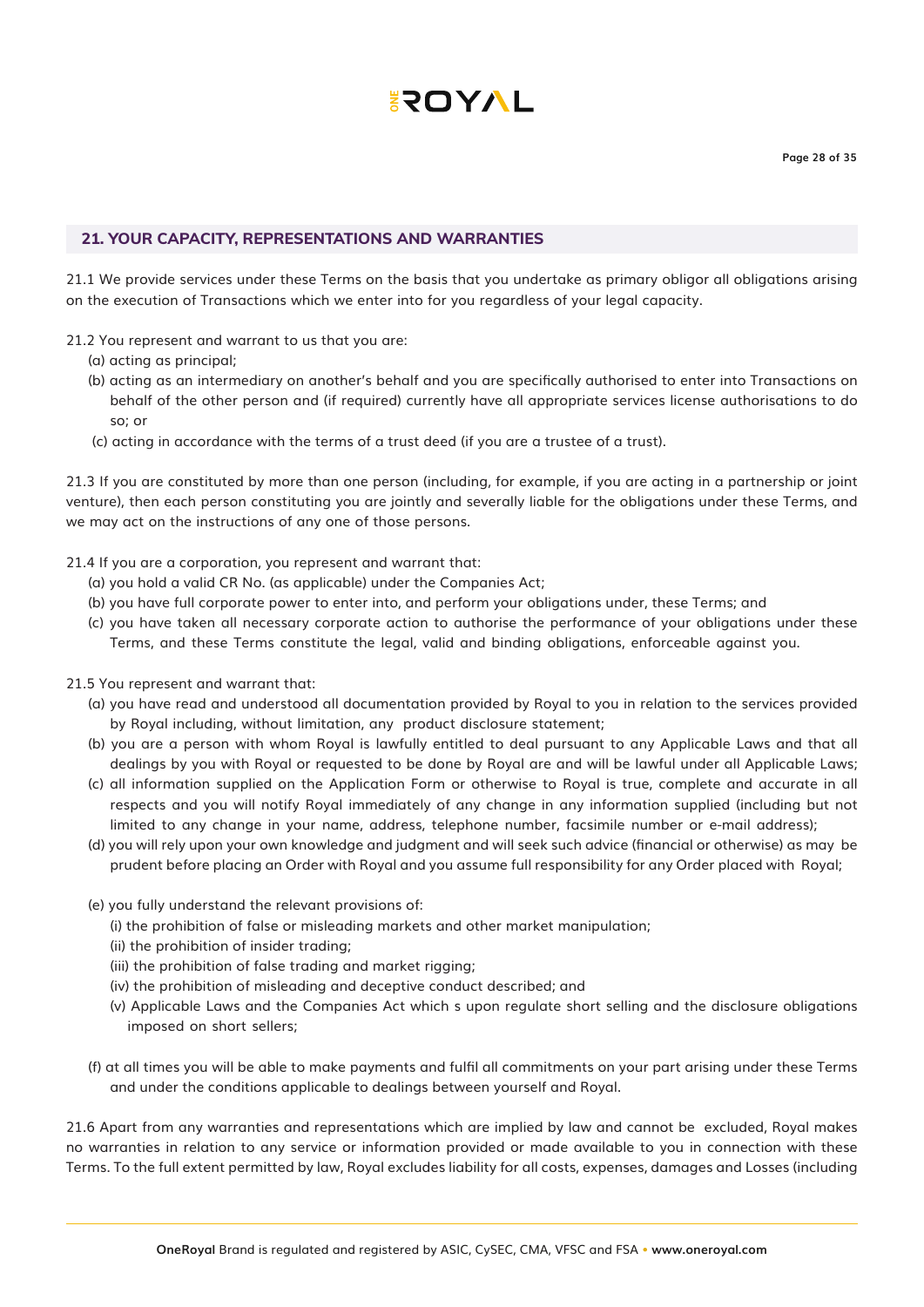consequential loss) arising in connection with such services or information, or these Terms (including, without limitation, liability for negligence).

21.7 All representations, warranties and acknowledgments given under this clause 21, Schedule 1 or elsewhere in these Terms are taken to have been made at the time you complete the Application Form and are taken to have been repeated by you:

- (a) each time you place an Order with us;
- (b) each time you enter into a Transaction with us; and
- (c) each time we do anything or refrain from doing something under these Terms or as contemplated by these Terms in connection with your Account or any Transaction.

#### **22. ANTI-TERRORISM/MONEY LAUNDERING**

- 22.1 You acknowledge that:
	- (a) Royal is subject to various anti-money laundering and counter-terrorism financing laws (AML/CTF Laws) which may prohibit us from offering services or entering into or conducting Transactions; and
	- (b) the AML/CTF Laws include prohibitions against any person dealing with the proceeds of or assets used in criminal activity (wherever committed) and from dealing with any funds or assets of, or the provision of finance to, any person or entity involved (or suspected of involvement ) in terrorism or any terrorist act.
- 22.2 You agree that:
	- (a) Royal is not required to take any action or perform any obligation under or in connection with these Terms if we are not satisfied as to your identity or if we suspect on reasonable grounds that by doing so we may breach the AML/CTF Laws;
	- (b) Royal may delay, block or refuse to make any payment or to provide any service if we believe on reasonable grounds that to do so may breach any applicable law in force, and we will incur no liability to you if we do so; and
	- (c) Royal will not incur any liability to you for any loss you suffer (including consequential loss) however caused by reason of any action taken or not taken by us as contemplated in paragraph (a) or (b) above.

22.3 You agree to provide all information and documents to Royal which we reasonably require to comply with the applicable laws law in where the account is opened, including any AML/ CTF Laws. You agree that Royal may disclose information which you provide to us, or about Transactions you have with us or which you seek to conduct with us, if we are required to do so by any applicable law or Rule.

22.4 You represent and warrant to Royal that the payment of moneys by us in accordance with this document, or any instructions given by you, will not breach any applicable law in force in the country where the account is opened.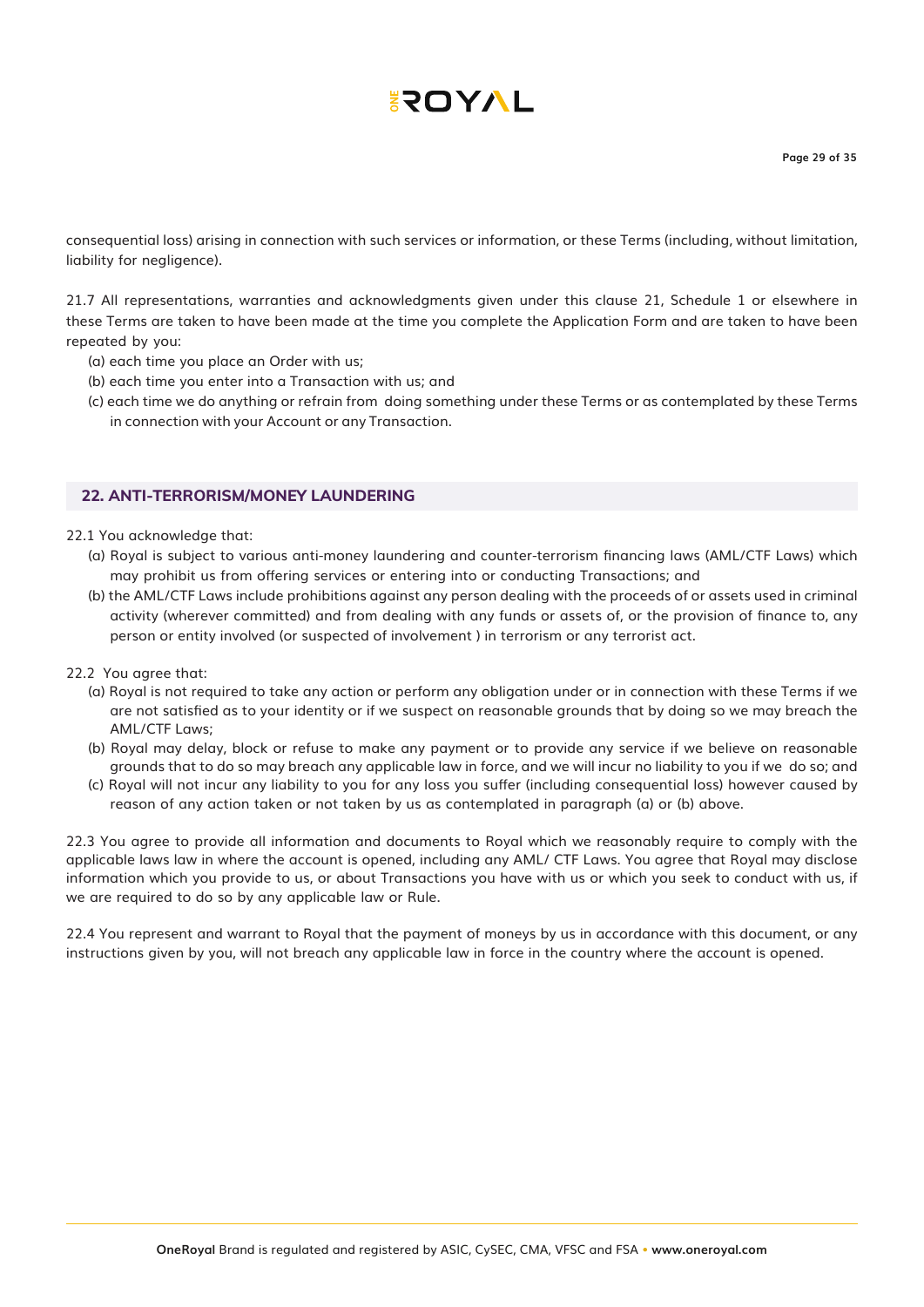

#### **23. LIMITATION OF LIABILITY, INDEMNITIES & PAYMENTS**

23.1 Subject to those provisions of the Competition and Consumer Act, the Companies Act, any other legislation and any other rights, duties or other obligations imposed or implied by law which cannot be excluded by agreement between the parties, to the extent each of the following is not prohibited by those laws:

- (a) we make no warranties either expressly or impliedly as to merchantability, suitability for a particular purpose, or otherwise (including as to accuracy, currency, availability, completeness or quality), with respect to any services we provide under these Terms including, without limitation, the Online Service;
- (b) Royal excludes all liability in contract, tort or otherwise relating to or resulting from use of any services we provide under these Terms and for any Loss incurred by you directly or indirectly, including without limitation as a result of or arising out of:
	- (i) any inaccuracy, error or delay in or omission from any information provided to you under these Terms including the Online Service;
	- (ii) any delays or failures or inaccuracies, or loss of access to, the provision of a service to you including, without limitation, any delay, failure or inaccuracy in, or the loss of access to, the Online Service or in respect of the transmission of Orders or any other information;
	- (iii) any misinterpretation of your Orders or instructions which are unclear, ambiguous, or not specific;
	- (iv) any government restriction, Exchange or market rulings, suspension of trading, computer or telephone failure, unlawful access to our Online Service, theft, sabotage, war, earthquakes, strike, force majeure and, without limitation, any other conditions beyond our control;
- (c) Royal is not liable in contract, tort (including negligence) or otherwise for any loss of prospective profits or expenses or special, indirect or consequential damages resulting from the supply of a service including, without limitation the Online Service;
- (d) Royal makes no representations or warranties either express or implied that: (i) any Exchange System (or any part of it) or any service or any services performed in respect of it will meet your requirements or the requirements of any user; or (ii) the operation of, or services performed in respect of, any Exchange System will be uninterrupted or error-free;
- (e) Royal is not liable for any breach of a provision of any relevant legislation, negligence, injury, death, lost profits, loss of files data or use, economic loss, loss or reputation or losses or damages incidental or consequential to the operation of any Exchange System, except to the extent that it is caused by the negligence or dishonesty of Royal or their employees, agents or representatives; and
- (f) Royal's liability to you is in any event limited to the supply of services.

23.2 To the fullest extent permitted by law, you release, discharge and indemnify and agree to keep Royal and its respective officers, employees, agents and representatives indemnified from and against all Claims arising out of:

- (a) any default, whether by your act or omission under these Terms or any Order or Transaction;
- (b) any breach by you of any Applicable Laws;
- (c) any representation or warranty made or given by you under these Terms proving to be untrue or incorrect;
- (d) any error, omission, fraud, malfeasance, negligence, misappropriation or criminal act or omission by you or by any of your clients, employees, agents or Authorised Persons, consultants or servants;
- (e) any failure of any of your computer or electronic systems or networks to perform, be available or successfully transmit data to Royal, or any error or inadequacy in the data or information input into such systems or networks by you;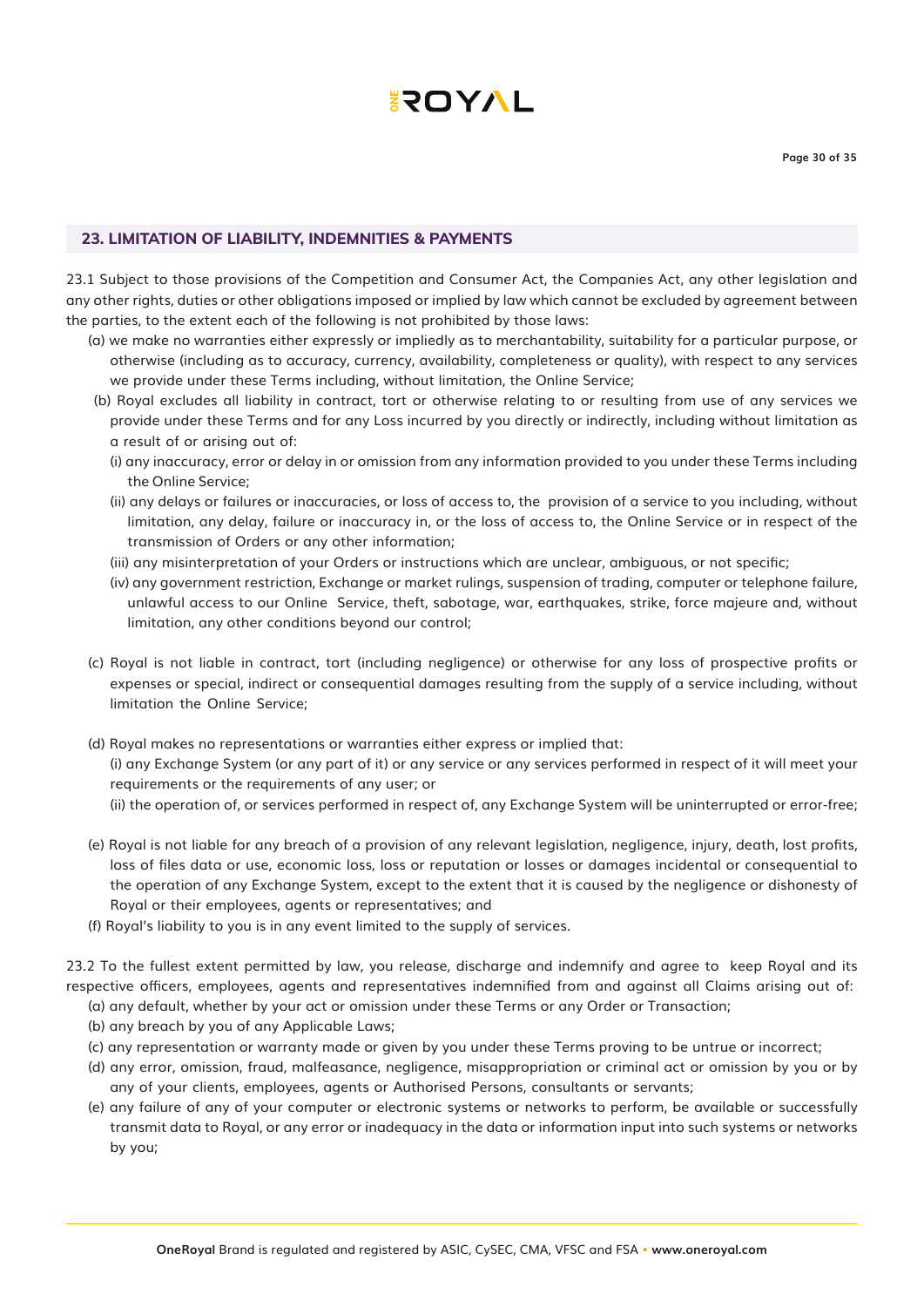- (f) any delays in processing any Order including, for example (but not limited to), as a result of systems or market delays, or due to verification or faltering procedures or unauthorised processes, email delays or due to telephone call waiting time or adherence to internal policies and procedures;
- (g) anything lawfully done by Royal in accordance with, pursuant or incidental to these Terms;
- (h) any instruction, request or direction given by you;
- (i) by reason of Royal complying with any direction, request or requirement of Applicable Laws, any Financial Market or CS Facility, any government body or any regulatory body having jurisdiction over Royal or any Hedge Counterparty;
- (j) arising from and in connection with or in any way related to Royal in good faith accepting and acting on instructions received by facsimile transmission, email or by other means of any kind which are signed by or purported to be signed by you or any Authorised Person; or
- (k) any failure or delay by a Hedge Counterparty to meet its obligations to Royal in respect of or in relation to (including by corresponding with) your Transactions and any payments made in respect of them, except only to the extent attributable to the breach of these Terms by Royal or the gross negligence or fraud by Royal.

23.3 You acknowledge that you are responsible for your own legal costs associated with entering into these Terms and for all Taxes and expenses incurred by you in connection with these Terms, including any Transaction made under it.

- 23.4 All payments by you under these Terms are:
	- (a) to be made without any set-off by you, counter claim or condition made by you and without you making any deduction or withholding for any Tax or any other reason unless the deduction or withholding is required by applicable law or the set-off arises by express application of the Terms; and
	- (b) payable in any currency that Royal may require or determine.
- 23.5 If:
	- (a) you are required to make a deduction or withholding in respect of Tax from any payment to be made; or
	- (b) Royal is required to pay any Tax (other than income tax) in respect of any payment made in relation to these Terms at your request, then you:
	- (c) indemnify Royal against the Tax; and
	- (d) agree to pay to Royal an additional amount to ensure Royal receives a net amount (after payment of any Tax in respect of each additional amount) that is equal to the full amount Royal would have received had a deduction or withholding or payment of Tax not been made.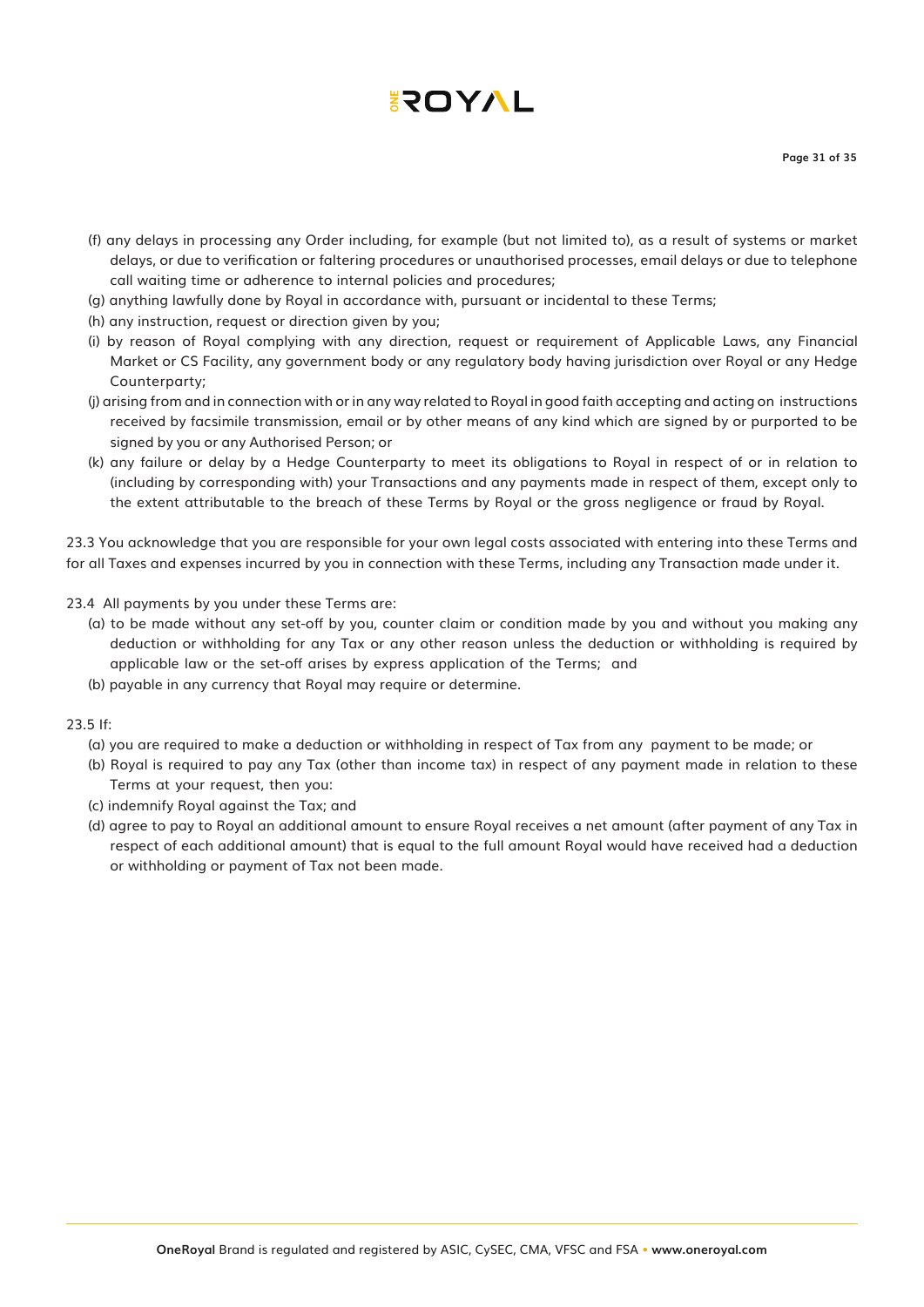#### **24. DEFAULT**

- 24.1 Each of the following constitutes a Default:
	- (a) you breach these Terms, whether by act or omission;
	- (b) you fail to pay, or provide security for, amounts payable by you to Royal;
	- (c) you fail to pay the amounts due in respect of any Transaction entered into pursuant to these Terms;
	- (d) you fail to perform any obligation arising pursuant to the exercise of an option contract or the settlement of a contract which arises pursuant to a Transaction;
	- (e) you fail to fulfil any settlement obligations in respect of a Transaction entered into pursuant to these Terms;
	- (f) you fail to comply with any limit or restriction imposed on you by Royal in connection with your Account (for example, a restriction on the kind, volume or value of Transactions or outstanding liabilities);
	- (g) a guarantee lodged or provided by you, or lodged or provided by a third party such as a direction, in favour of Royal, is alleged to be invalid or unenforceable or withdrawn without Royal's consent or becomes ineffective and other replacement security acceptable to Royal is not provided;
	- (h) any security provided by you (to anyone) which is binding on your assets becomes enforceable and the holder of that security takes any step to enforce the security;
	- (i) any representation or warranty which you give under or pursuant to these Terms is or becomes incorrect or misleading in any material way;
	- (j) Royal determines that you may not be able to meet your obligations to Royal in respect of one or more Transactions including, without limitation, strict compliance with any time limits for performance by you;
	- (k) you become insolvent or bankrupt;
	- (l) you enter into a composition or scheme of arrangement for the benefit of creditors; if you are a body corporate: (i) you go into liquidation, voluntarily or otherwise (except for the purpose of reconstruction), or you or another person appoint a liquidator, receiver, administrator or official manager in respect of your assets;
		- (ii) a director has not given (a reasonable time after request by Royal) a valid deed of guarantee and indemnity in respect Terms in favour of Royal and in a form acceptable to Royal; or
		- (iii) you have not notified Royal of a change of any director within seven (7) days of the change taking effect;
	- (n) if you are acting on behalf of another person pursuant to authority provided by another person, the authority is varied in a way which (in Royal's opinion) negatively impacts on your authority or legal or financial capacity to perform your obligations under these Terms;
	- (o) if you are a trustee, the relevant fund or trust of which you are trustee is terminated, vests or a distribution of capital of the trust or fund is made which would result in there being, in Royal's opinion, insufficient assets of the trust or fund to meet your liabilities under these Terms or any Transaction;
	- (p) if you are a natural person, you die or become of unsound mind or if you or your estate is liable to be dealt with in any way under any law relating to mental health;
	- (q) you impose a moratorium on payments to creditors or cease, or threaten to cease, carrying on business;
	- (r) In respect of any action which Royal takes, or refrains from taking under this clause 24.2, you must account to Royal as if Royal took, or refrained from taking, the action on your instructions and, without limitation, you are liable for any deficiency and are entitled to any surplus which may result.
	- (s) in the absence of making alternative arrangements, you are not immediately contactable by Royal in order for Royal to obtain instructions in relation to any of your Transactions; and
	- (t) the occurrence of any other event referred to in a Schedule applicable to your Account as constituting a Default or which Royal and you have agreed constitutes a Default.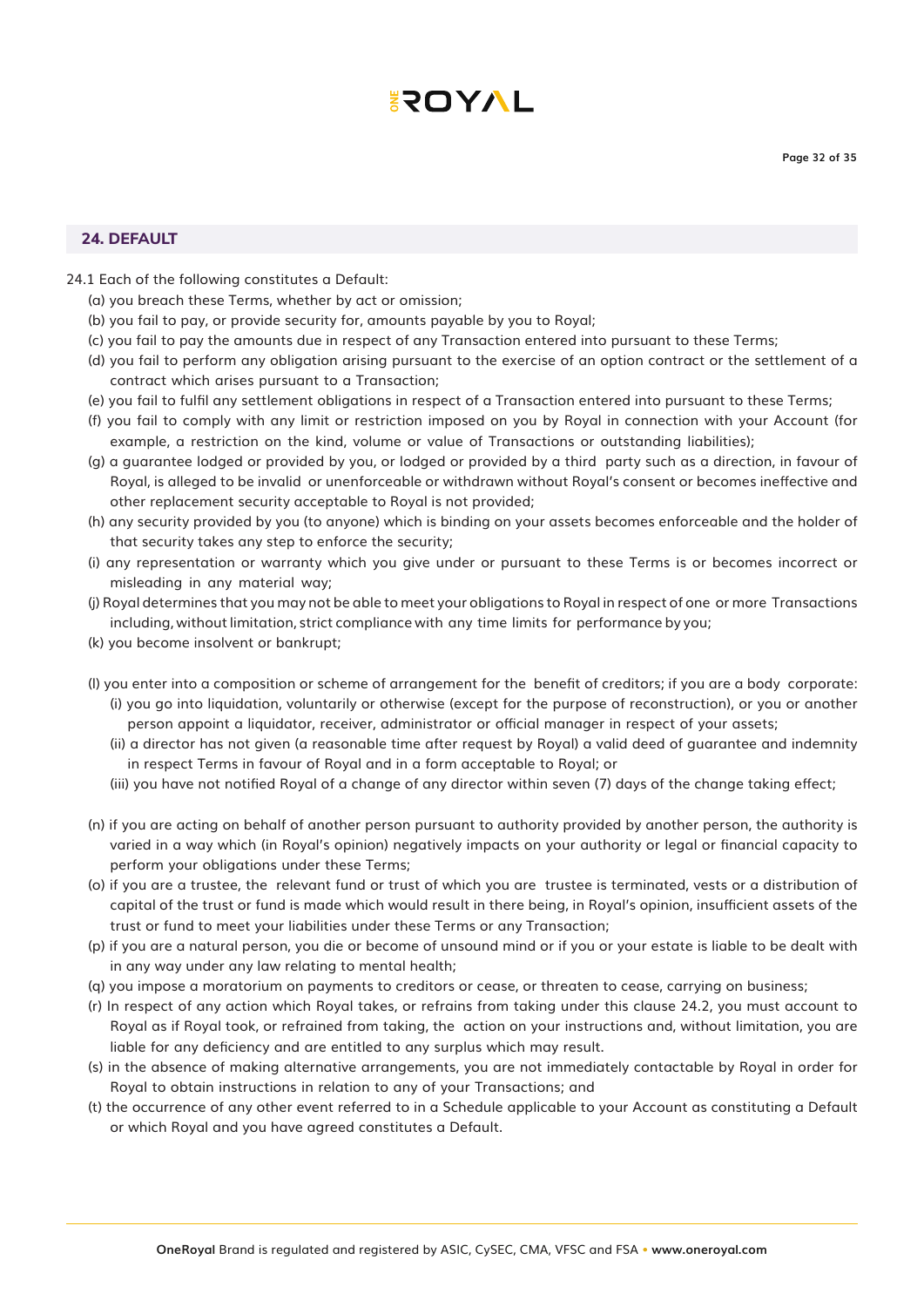# **AYOT!**

24.2 If a Default occurs, Royal may, in addition to any other rights which Royal has or may have against you (including rights arising in other parts of the Terms), without giving prior notice to you, take any action, or refrain from taking action, which it considers reasonable in the circumstances in connection with Transactions entered into pursuant to these Terms and, without limitation, Royal may:

- (a) cancel any outstanding Orders;
- (b) enter into one or more Transactions to effect the Close Out of one or more unsettled Transactions or any Open Positions;
- (c) settle any Transaction which has not at the time of Default settled;
- (d) in the case of Open Positions which involve Underlying Securities which are option contracts or an equivalent, deal with the Transaction by exercising one or more of those option contracts or abandon any one or more option contracts not yet exercised;
- (e) cover in whole or in part Open Positions by entering into further Transactions;
- (f) apply any money that you have deposited into a Trust Account and to which you are entitled, by way of set-off or withdrawal and payment to us any amount you owe us;
- (g) immediately, or at a later time, terminate these Terms, one or more Schedules, one or more Accounts, one or more Transactions or any combination of these;
- (h) realise or enforce any security or guarantee provided in respect of your obligations to Royal;
- (i) convert any or all amounts owing by you to Royal or by Royal to you in a foreign currency into United States American Dollars currency;
- (j) calculate any or all amounts owing by you to Royal and declare such amount immediately due and payable; or
- (k) exercise any other rights conferred by Applicable Laws or these Terms or perform any other obligations arising under Applicable Laws or these Terms in respect of your Transactions.

24.3 Nothing in these Terms limits your rights to claim a default by Royal or for you to take any proper action you determine is appropriate to claim or to recover for any Loss arising from your claim. You agree that it is reasonable for you not have specific rights following default and specific events of default by Royal in order to avoid all Transactions of all of Royal's clients prematurely terminating, which could cause irrevocable loss to some or all clients and those losses could be irrevocably increased by such an automatic termination.

## **25. NOTICES**

25.1 Notices given by us may be sent to the address, fax number or email address specified in your application for an Account or later notified by you, or by posting the notice on our website or through any Online Service we provide to you. Unless otherwise specified in these Terms any notice given by us is taken to have been received by you when actually delivered to your address or, if that cannot be reasonably established, on the Business Day following the transmission or posting of the notice, demand or Confirmation

25.2 Notices given by you must be in writing and sent by post or email to our address or email number specified by us in the FSG or on our website or as otherwise notified by us. A notice given by you is taken to have been given at the time it is actually received by us.

25.3 If an Account is opened in the joint names of more than one person, each person agrees that we may discharge any obligation we have to give a notice or a document to those persons under these Terms or Applicable Laws by giving notice to any one of those persons.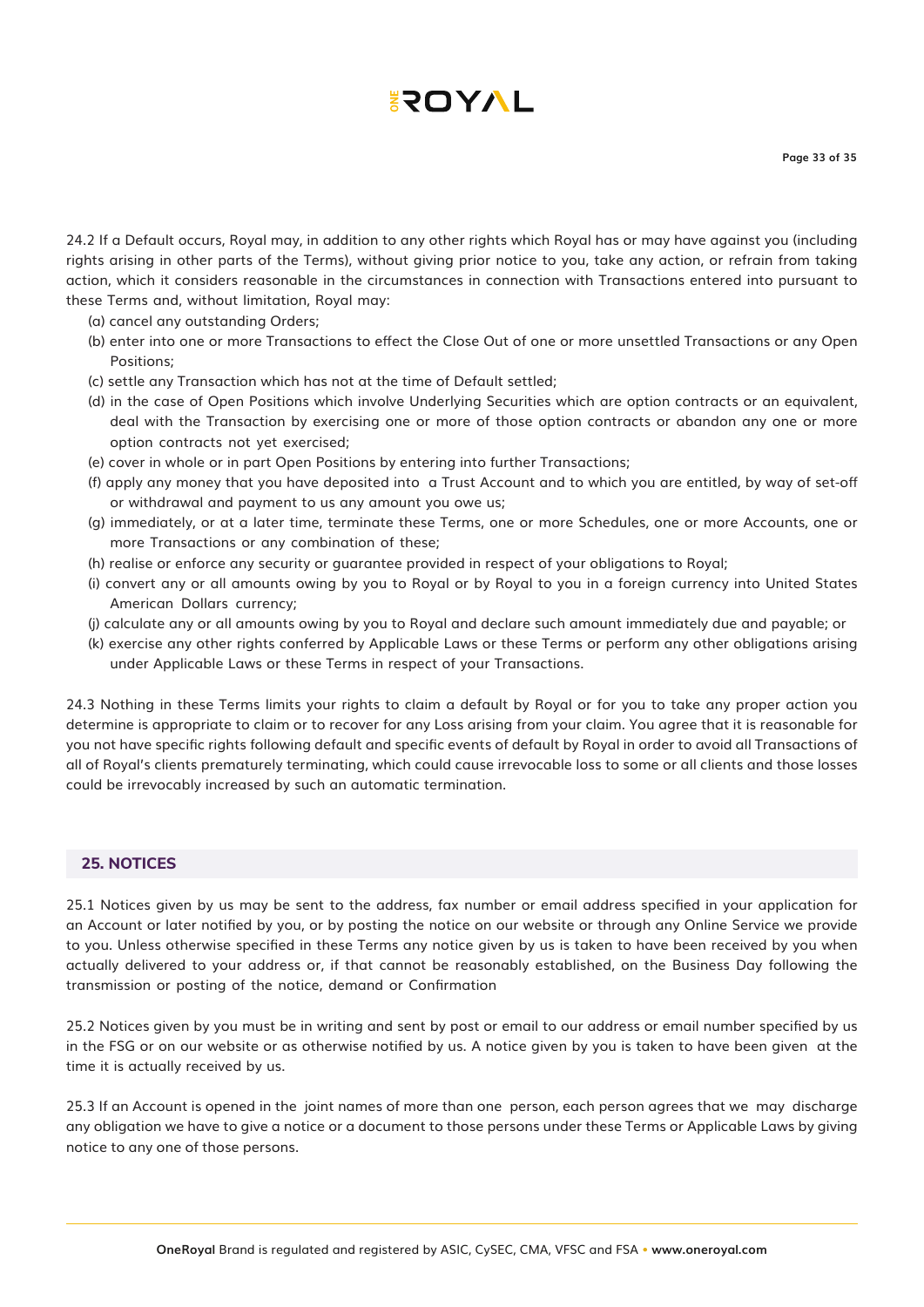25.4 Royal may give notice to you of any change in its Transaction Fees or any rates, fees charges or other amounts payable by these Terms in any manner permitted by these Terms, including by posting to Royal's website or to Online Services or platform administration service, or as required by the Rules. Royal must give the minimum period of notice required by the Rules (if any).

25.5 If no minimum period is required or is not stated elsewhere in these Terms, notice of a change in Transaction Fees, charges or roles may be effective immediately Royal first generally publishes the information of any variation on its website or through Online Service or platform administration service.

#### **26. APPOINTMENT OF ROYAL AS ATTORNEY**

In consideration of Royal entering into the agreement on these Terms, you irrevocably appoint Royal and each director, secretary and principal executive officer and each employee (which employee's title of office includes the word "Manager" or "Head") of Royal severally as your attorney at any time and from time to time following a Default, to execute and deliver all documents and to do all things which your attorney may consider necessary or desirable to give effect to the provisions of these Terms, and in particular, without limitation, in connection with, or incidental to, the exercise of any of the rights and powers of Royal under these Terms. Those powers may be exercised in the interests of Royal notwithstanding any conflict with the interests of Royal. This appointment survives termination of these Terms

#### **27. TERMINATION**

27.1 Without limiting clause 24.2, you and Royal may each terminate these Terms at any time by giving the other notice.

27.2 The termination of these Terms does not affect outstanding obligations underthese Terms which remain undischarged at the time of termination, limitations of liability or recourse, indemnities provided for in these Terms or any other clause of these Terms which states or implies that they survive termination.

27.3 Each indemnity provided within these Terms survives the termination of these Terms.

27.4 Upon termination of these Terms, and without limiting clause 24.2, this Clause survives and Royal may do one or more of the following:

- (a) cancel any outstanding Orders;
- (b) enter into one or more Transactions to effect the Close Out of one or more unsettled Transactions or Open Positions (and determine the value at which the Transaction or Transactions will be Closed Out);
- (c) settle any Transaction which has not at the time of termination settled;
- (d) exercise any other rights Royal has under these Terms; or
- (e) do, or refrain from doing, anything else which Royal considers reasonable in the context of these Terms (or any part of them) having been terminated.